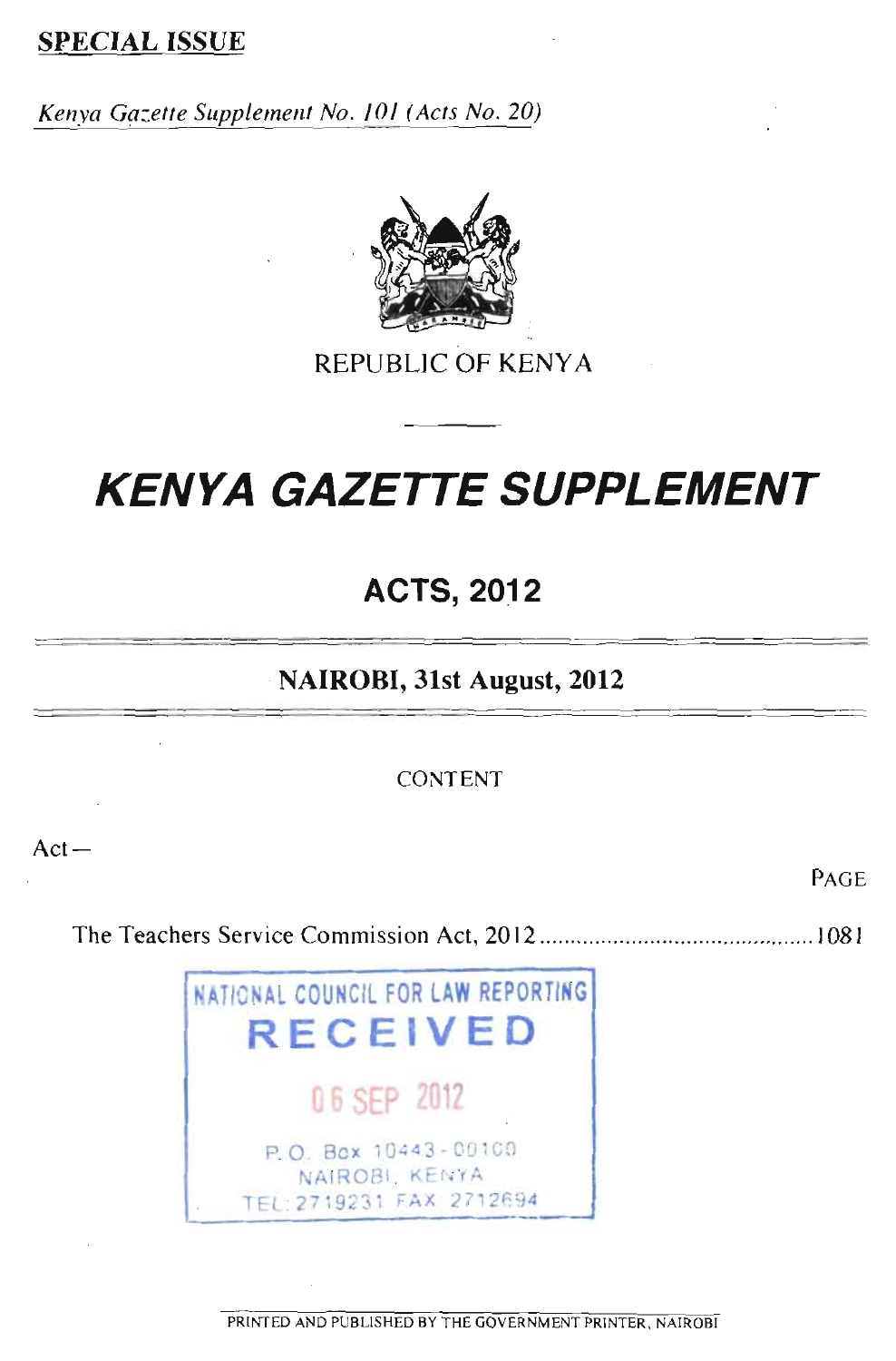#### 1081

# **THE TEACHERS SERVICE COMMISSION ACT**

## No.20 of **2012**

*Date of Assent: 24th August, 2012* 

*Date of Commencement: 3 I st August, 2012* 

# **ARRANGEMENT OF SECTIO**N**S**

# *Section*

# **PART I — PRELIMINARY**

- 1 —Short title.
- 2 —Interpretation.

# **PART II — COMPOSITION AND ADMINISTRATION**

- 3 —Incorporation of the Commission.
- 4 —Guiding principles.
- 5 Membership of the Commission.
- 6—Qualification for appointment of chairperson and members.
- 7—Disqualification from membership.
- 8—Procedure for nomination and appointment.
- 9—Oath of office.
- 10—Vacancy.
- 11—Functions of the Commission.
- 12—Powers of the Commission.
- 13—Committees of the Commission.
- 14—Units of the Commission.
- 15—Conduct of the affairs of the Commission.
- 16—Appointment and duties of the Secretary.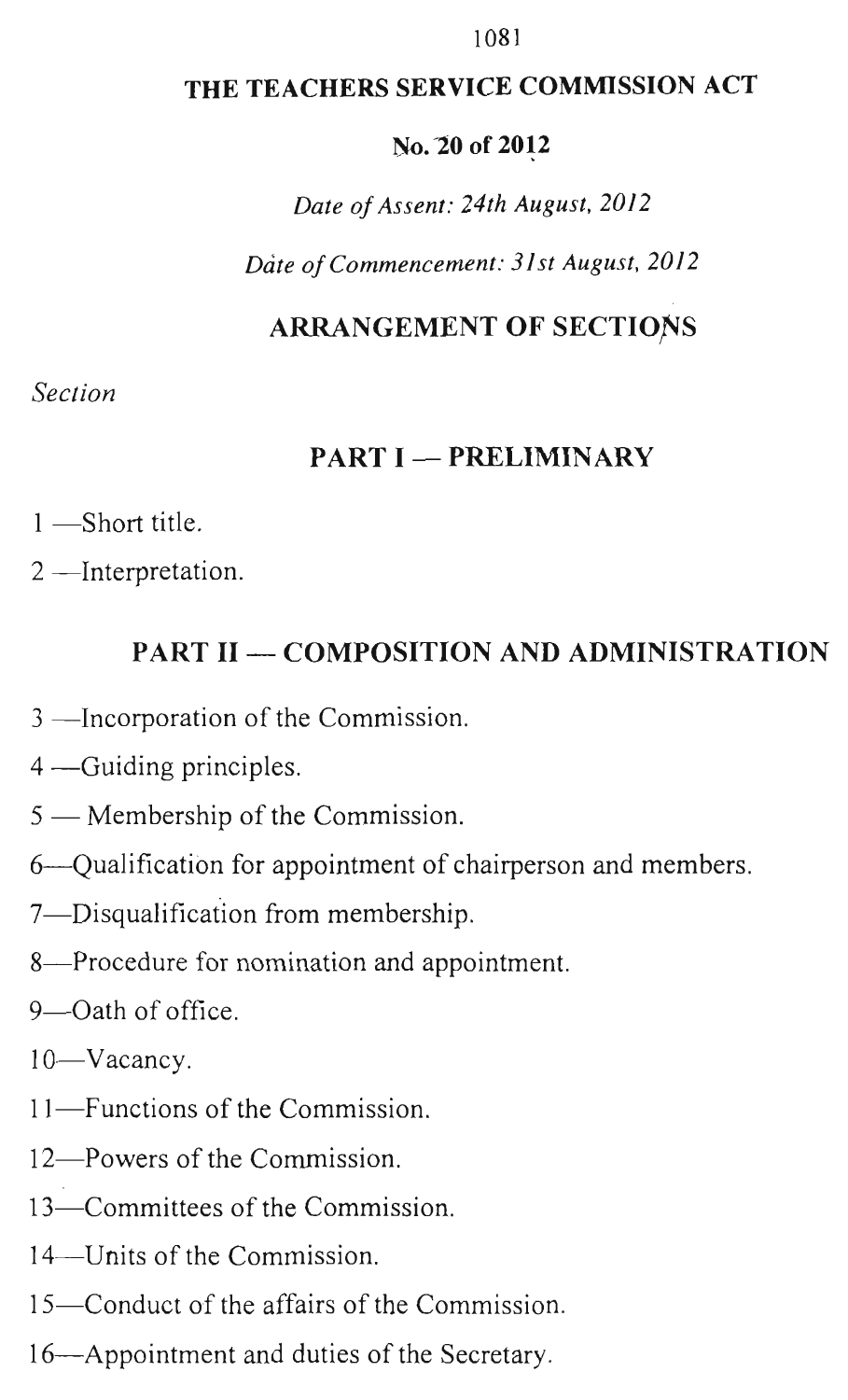- 17—Removal of the Secretary.
- 18—Secretariat and staff of the Commission.
- 19—The common seal of the Commission.
- 20—Delegation by the Commission.
- 21—Legal proceedings against the Commission.
- 22—Protection from personal liability.

# **PART III— REGISTRATION AND DISCIPLINE OF TEACHERS AND COMPLIANCE WITH TEACHING STANDARDS**

- 23—Commission to register teachers.
- 24—Register of teachers.
- 25—Application for registration.
- 26—Qualifications for registration as a teacher.
- 27—Grounds for refusal to register.
- 28—Certificate of registration.
- 29—Correction of register.
- 30—Removal of name from the register.
- 31—Reinstatement of name in the register.
- 32—Publication of the register.
- 33—Discipline of registered teachers.
- 34—Disciplinary action.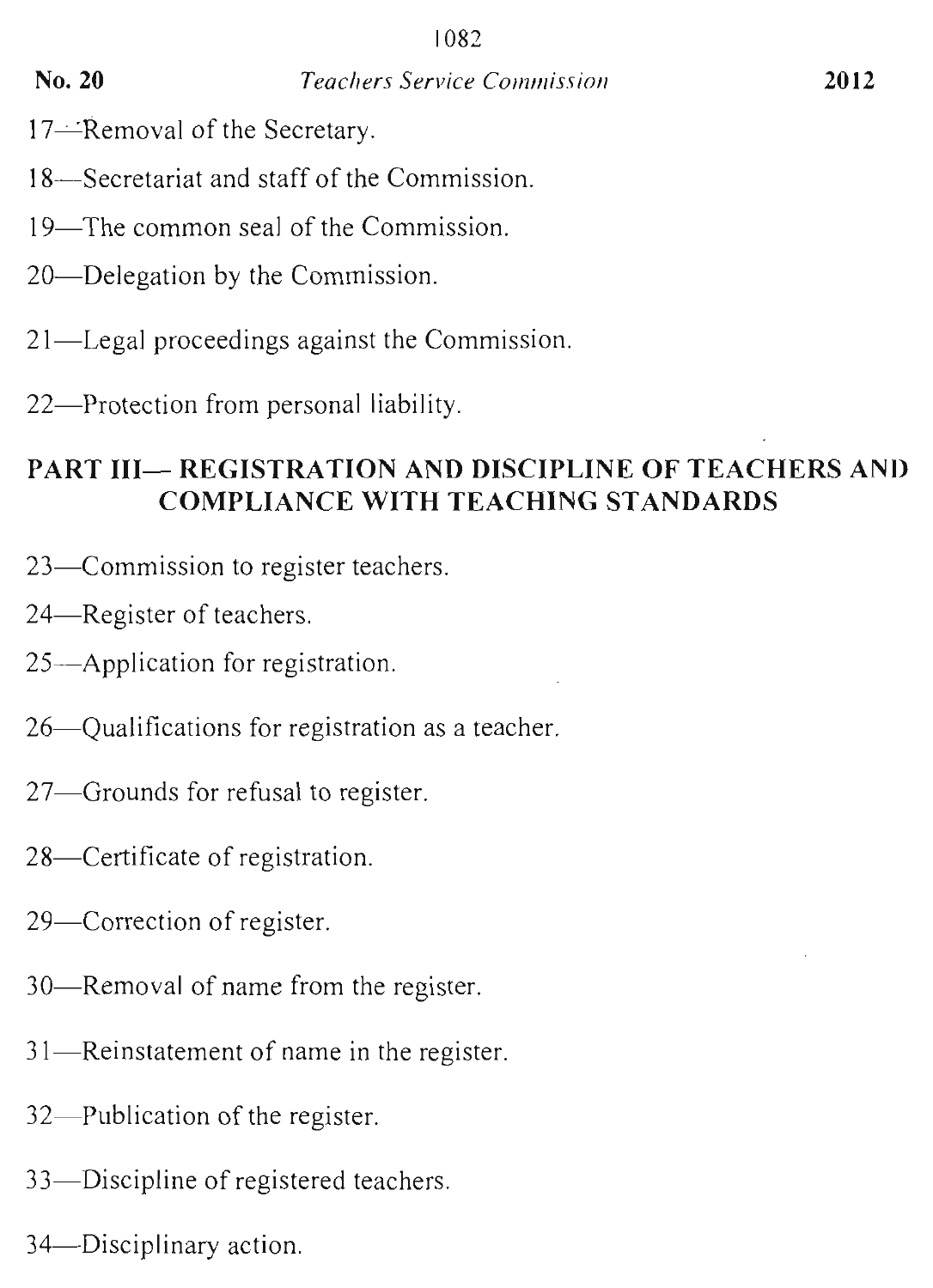35—Compliance with teaching standards.

# **PART IV — FINANCIAL PROVISIONS**

- 36--Funds of the Commission.
- 37—Remuneration and allowances.
- 38—Annual estimates.
- 39—Financial year of the Commission.
- 40—Accounts and audit.

# **PART V — MISCELLANEOUS PROVISIONS**

- 41—Annual report.
- 42—Management of information.
- 43—Publicity.
- 44—Offences.
- 45—General penalty.
- 46—Review.
- 47—Regulations.
- 48—Code of conduct.
- 49—Repeal of Cap 212.
- 50— Saving and transition.

# **FIRST SCHEDULE - OATH/AFFIRMATION OF THE OFFICE OF CHAIRPERSON/MEMBER/SECRETARY**

- **SECOND SCHEDULE PROVISIONS RELATING TO THE CONDUCT OF BUSINESS AND AFFAIRS OF COMMISSION**
- **THIRD SCHEDULE OFFENCES**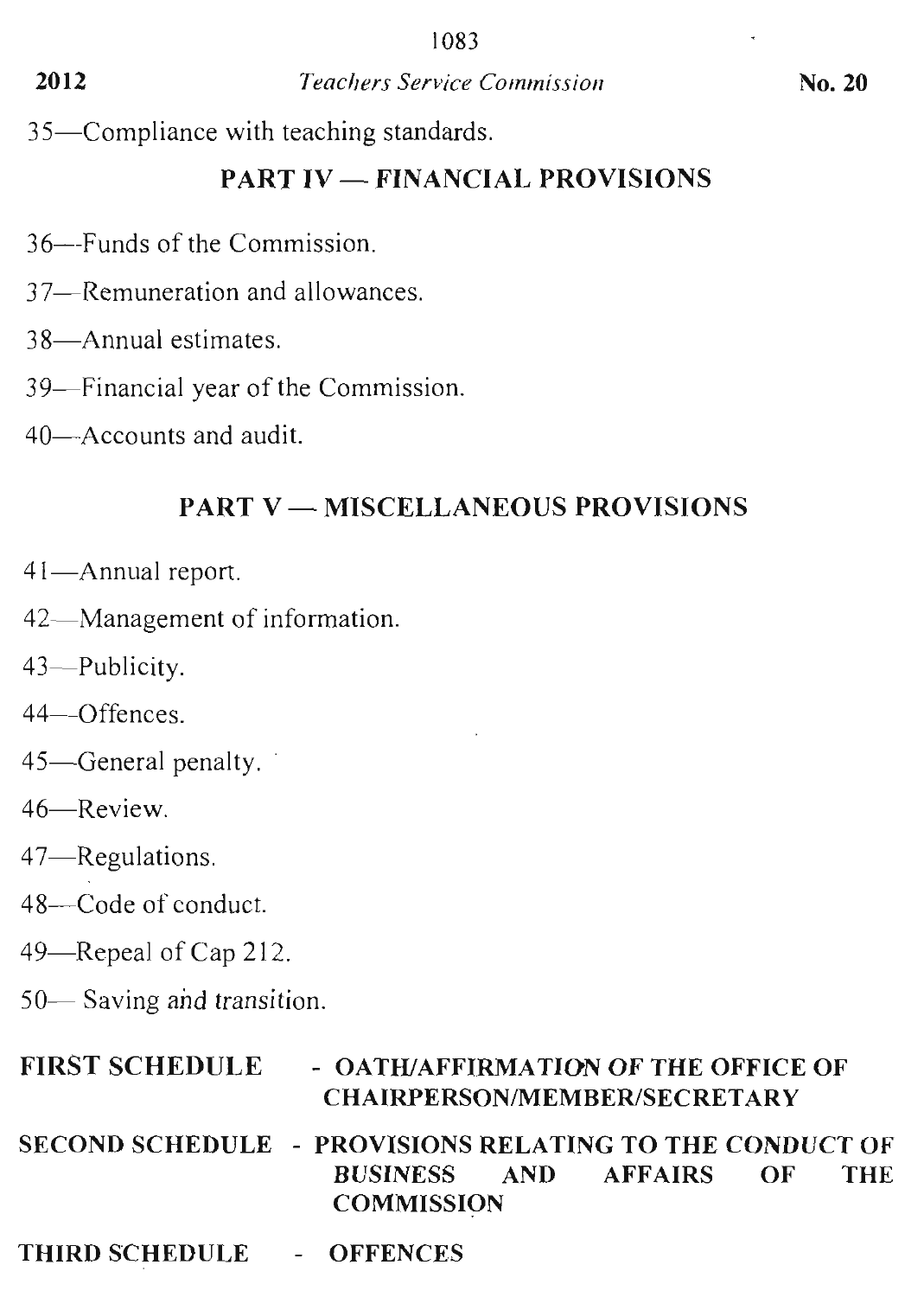# **AN ACT of Parliament to make further provision for the Teachers Service Commission established under Article 237 of the Constitution, its composition; functions and powers; the qualifications and procedure for appointment of members; and for connected purposes**

**ENACTED** by the Parliament of Kenya as follows —

### **PART I-PRELIMINARY**

1. This Act may be cited as the Teachers Service Commission Act, 2012.

2. (1) In this Act, unless the context otherwise requires—

"chairperson" means the chairperson of the Commission. appointed under the Constitution and section 8;

"Commission" means the Teachers Service Commission established under Article 237 of the Constitution;

"head teacher" means the lead educator or administrator in a primary school level educational institution appointed by the Commission as such and responsible for the implementation of the educational policy guidelines and professional practices;

"learner" means a person undergoing instruction in an educational institution;

"member" means a member of the Commission

Short title.

Interpretation.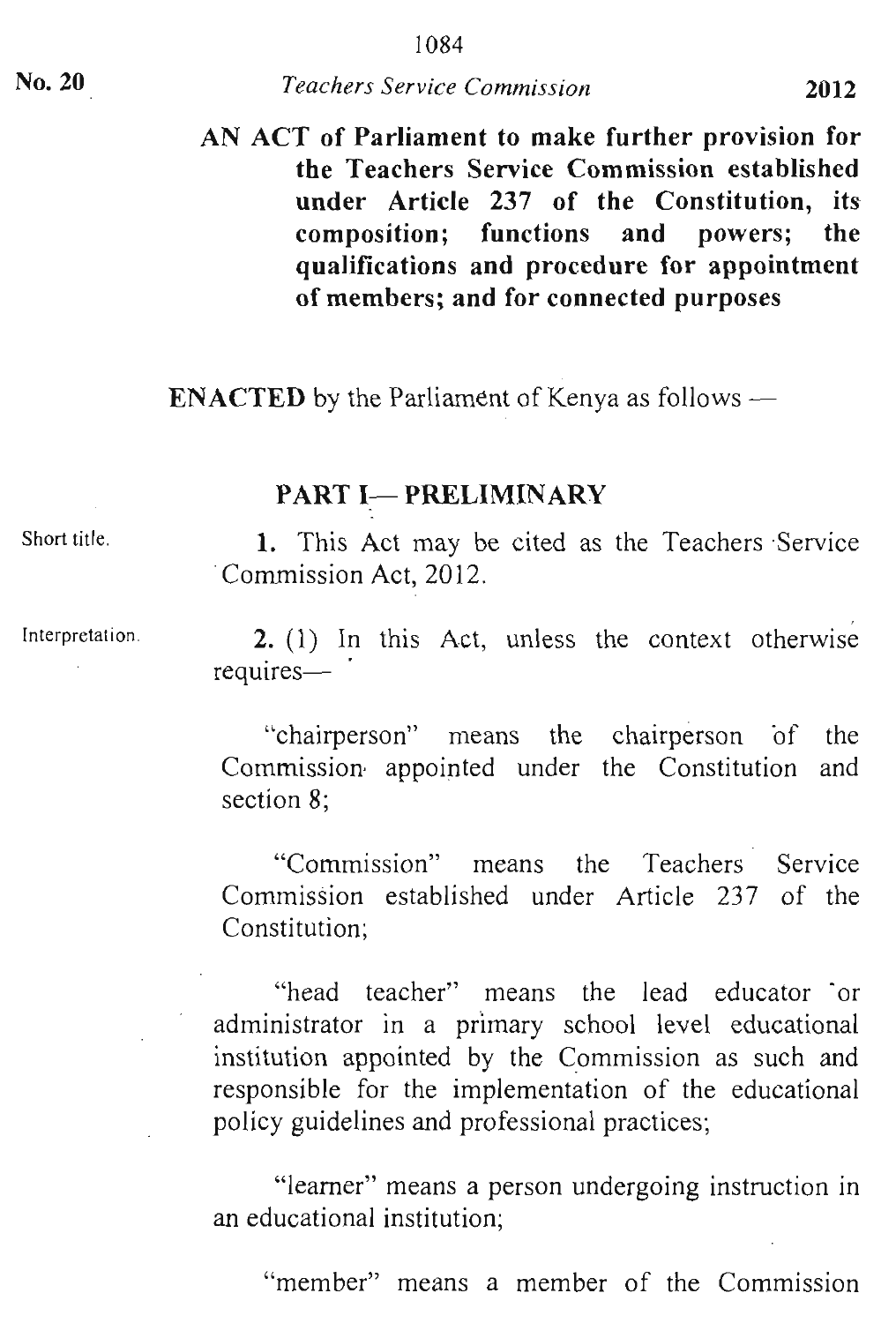appointed in accordance with the Constitution and section 8 of this Act;

"principal" means the lead educator or administrator in a post-primary school level educational institution appointed by the Commission as such and responsible for the implementation of educational policy guidelines and professional practices;

"register" means the register of teachers as provided for by section 24;

"Secretary" means the Secretary to the Commission appointed by the Commission under Article 250 (12) of the Constitution in accordance with the procedure set out in section 16;

"teacher" means a person who has been trained as a teacher as provided for in law and registered as a teacher;

"teaching certificate" means a certificate issued to a registered teacher under section 35 (2) (b) of this Act;

"teaching service" means the collectivity of all individuals registered by the commission and engaged in the teaching profession whether employed by the Commission or not; and

"teaching standards" mean standards of teaching prescribed by the Commission under section 35 and the regulations made thereunder.

(2) Until after the first general elections under the Constitution, references in this Act to the expression "Cabinet Secretary" and "Principal Secretary" shall be construed to mean "Minister" and "Permanent Secretary" respectively.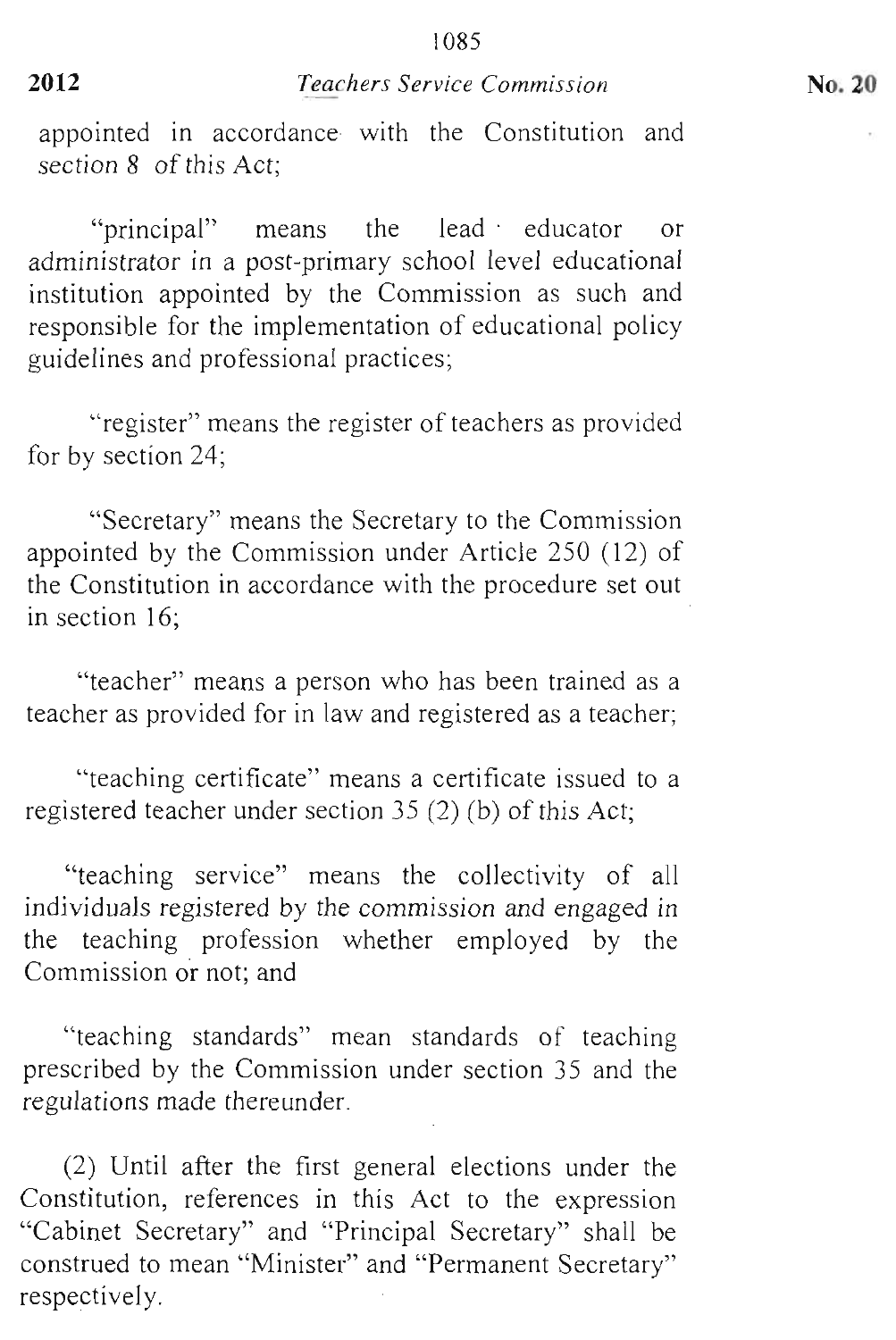# PART II — COMPOSITION AND ADMINISTRATION

Incorporation of the Commission. 3. (1) In addition to the powers of the Commission under Article 252 of the Constitution, the Commission shall have the power to –

- (a) acquire, hold, charge and dispose of movable and immovable property; and
- (b) do or perform all such other things or acts for the proper discharge of its functions under the Constitution and this Act as may lawfully be done or performed by a body corporate.

(2) The headquarters of the Commission shall be in the capital city, but the Commission shall establish offices in each county.

4. In the performance of its functions and the exercise of its powers, the Commission shall—

- (a) be guided by the national values and principles of governance under Article 10 and the values and principles of public service under Article 232 of the Constitution, taking into account the best interests of the child under Article 53 of the Constitution; and
- (b) subject to Article 249(2) of the Constitution, consult with State and non-State actors in the education sector.

Membership of  $\mathbf{5}.(1)$  The Commission shall consist of a chairperson the Commission. and eight other members appointed in accordance with the

Guiding principles.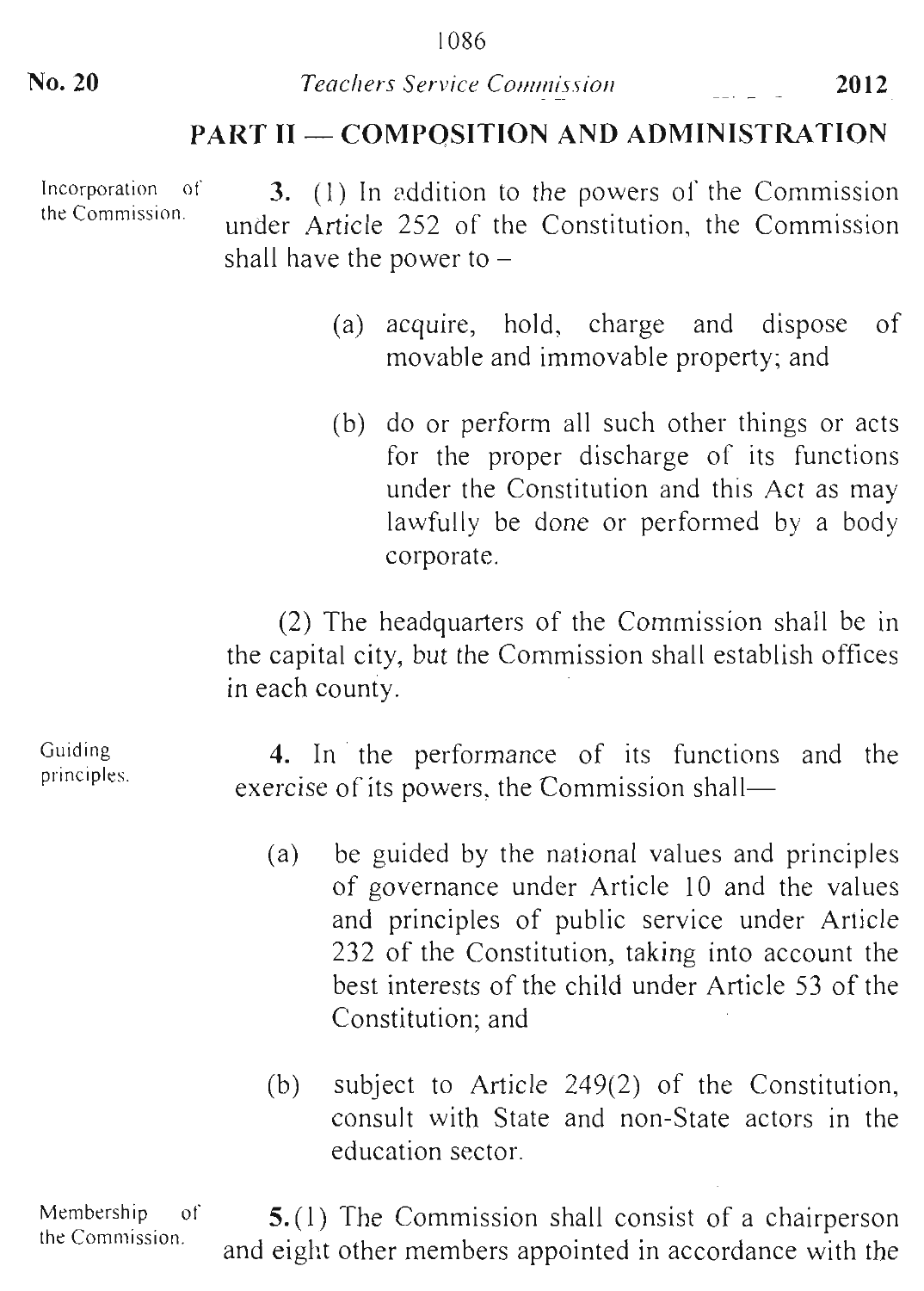Constitution and the provisions of section 8.

(2) The chairperson and members of the Commission shall serve on a full - time basis for a non-renewable term of six years.

**6.** (1) A person shall be qualified for appointment as the chairperson if such person  $-$ 

- (a) holds a degree in education from a university recognized in Kenya;
- (b) has knowledge and experience of at least fifteen years in matters relating to education and training; and
- (c) meets the requirements of Chapter Six of the Constitution.

(2) A person shall be qualified for appointment as a member if such person—

- (a) holds a degree from a university recognized in Kenya;
- (b) has knowledge and experience of at least ten years in matters relating to any of the following fields —
	- (i) education;
	- (ii) governance;
	- (iii) management; or
	- (iv) law; and

Qualification for appointment of chairperson and members.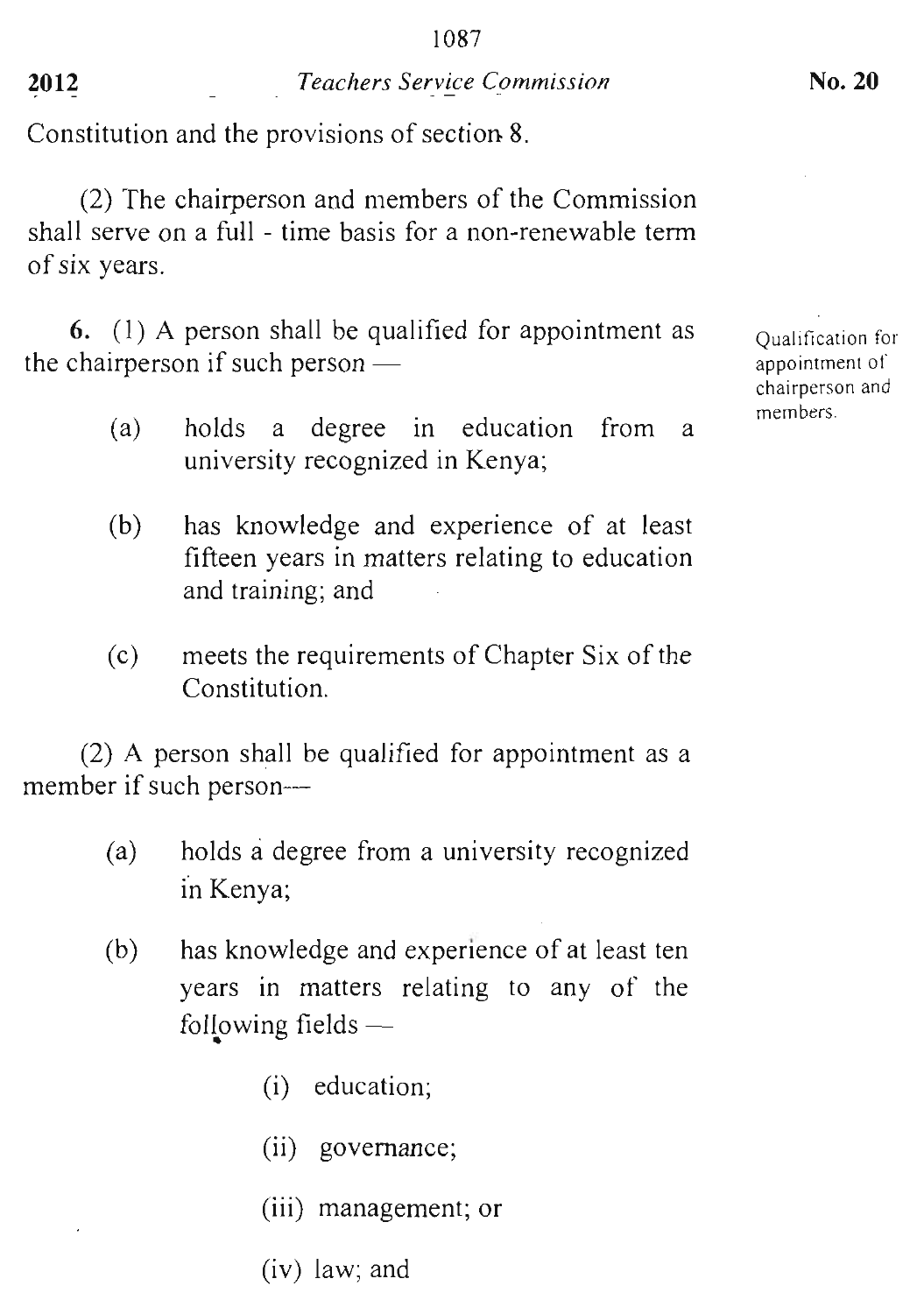(c) meets the requirements of Chapter Six of the Constitution.

(3) In appointing members of the Commission, the President shall ensure that at least two-thirds of the members have experience in education.

Disqualification 7. A person shall not be qualified for appointment as a chairperson or member if the person—

- (a) is a serving member of Parliament or County Assembly;
- (b) is a serving member of a governing body of a political party;
- (c) is a member of a local authority; or
- (d) has been found in accordance with any law to have misused or abused a State office or public office or in any way to have contravened Chapter six of the constitution.

**8.** (1) Within fourteen days of the commencement of this Act, or whenever a vacancy arises in the Commission, the President in consultation with the Prime Minister shall by notice in the Gazette declare a vacancy and constitute a selection panel for the purpose of selecting suitable candidates for appointment as the chairperson or member of the Commission.

(2) The selection panel constituted under subsection (1) shall consist of—

> (a) a chairperson not being a public officer appointed by the President;

Procedure for nominations and appointment.

from membership.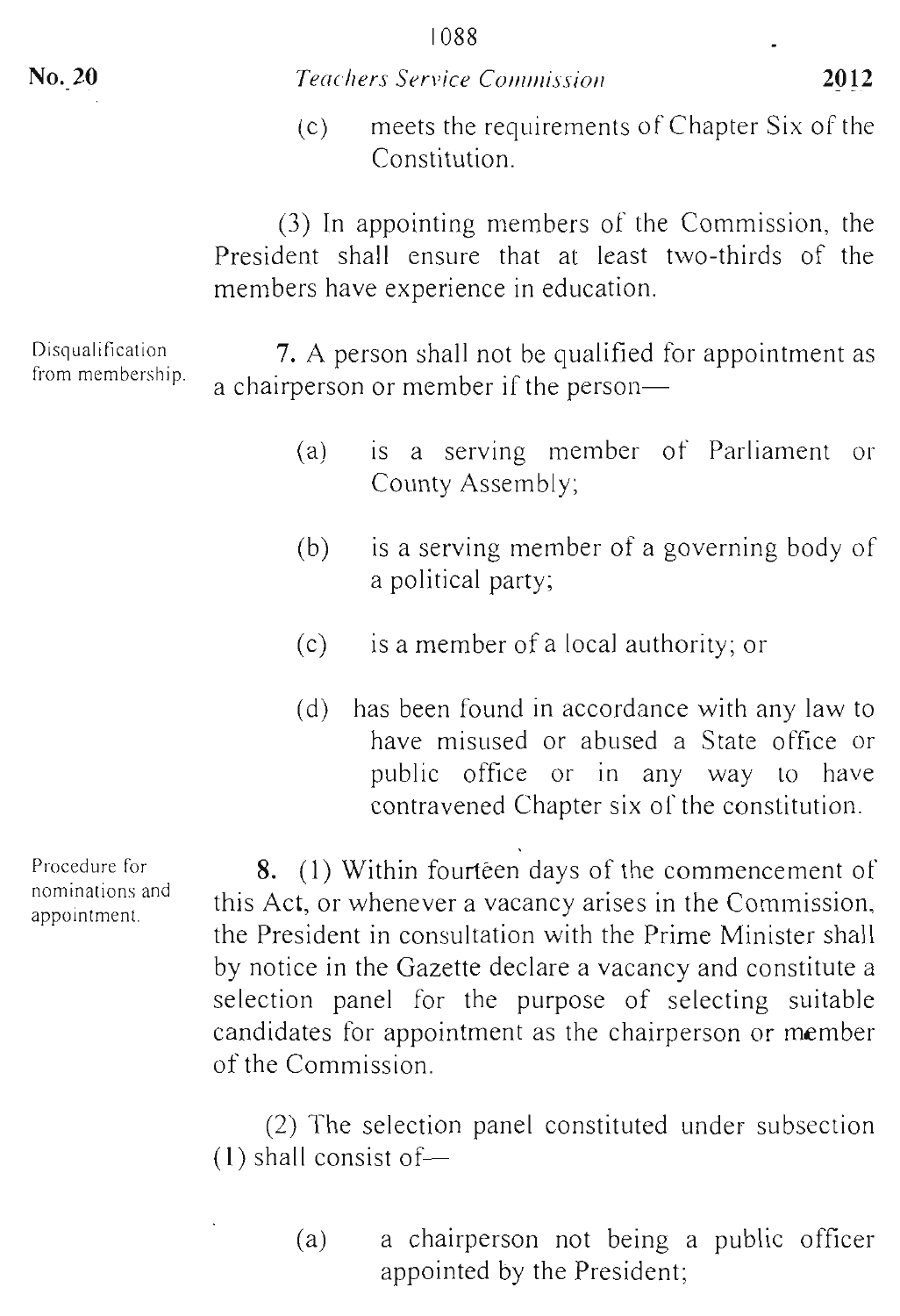- (b) the Cabinet Secretary in the Ministry responsible for matters relating to education or his representative;
- (c) the Attorney General or his representative;
- (d) the Cabinet Secretary in the Ministry responsible for public service or his representative;
- (e) one person nominated by the Federation of Kenya Employers;
- (f) two persons, one man and one woman, nominated by the registered trade unions representing the interests of registered teachers;
- (g) one person nominated by a recognised association of private schools; and
- (h) a prominent educationist not serving in Government appointed by the Cabinet Secretary.

(3) A person appointed under subsection (2) (f) shall not be a serving official of the nominating union.

(4) The chairperson shall convene the first meeting of the selection panel within seven days of his or her appointment.

(5) The selection panel shall, within seven days of convening, invite applications from persons who qualify for nomination and appointment as chairperson or member of the Commission by advertisement in at least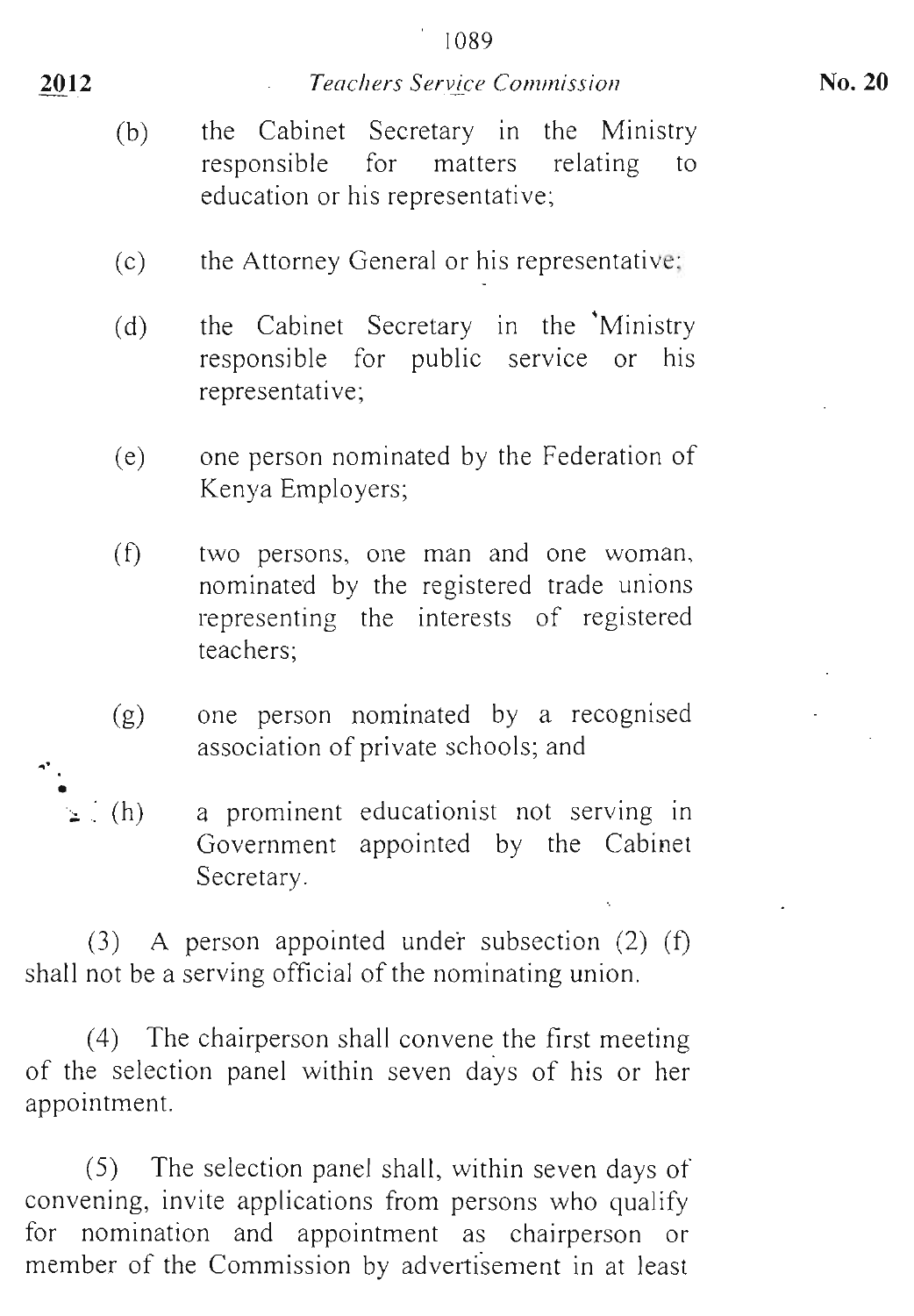#### 1090

#### **No. 20** *Teachers Service Commission* **<sup>2012</sup>**

two daily newspapers of national circulation.

(6) The selection panel shall within seven days of receipt of applications under subsection (5)-

- (a) consider the applications to determine their compliance with the provisions of the Constitution and this Act;
- (b) shortlist the applicants;
- (c) interview the shortlisted applicants; and
- (d) submit the names of three qualified applicants for the position of chairperson and thirteen qualified applicants for the position of a member to the President.

(7) The President shall, within seven days of receipt of the names forwarded under subsection (6), nominate one person and eight others for appointment as chairperson and members of the Commission and forward the names to the National Assembly for approval.

(8)The National Assembly shall, within twenty one days of its sitting, consider each nomination received under subsection (7) and approve or reject any of them.

(9) Where the National Assembly approves the nominees, the Speaker of the National Assembly shall, within five days forward the name of the approved applicants to the President for appointment.

(10)The President shall, by notice in the Gazette, appoint the chairperson and members approved by the National Assembly within seven days of receipt of the approved nominees from the Speaker of the National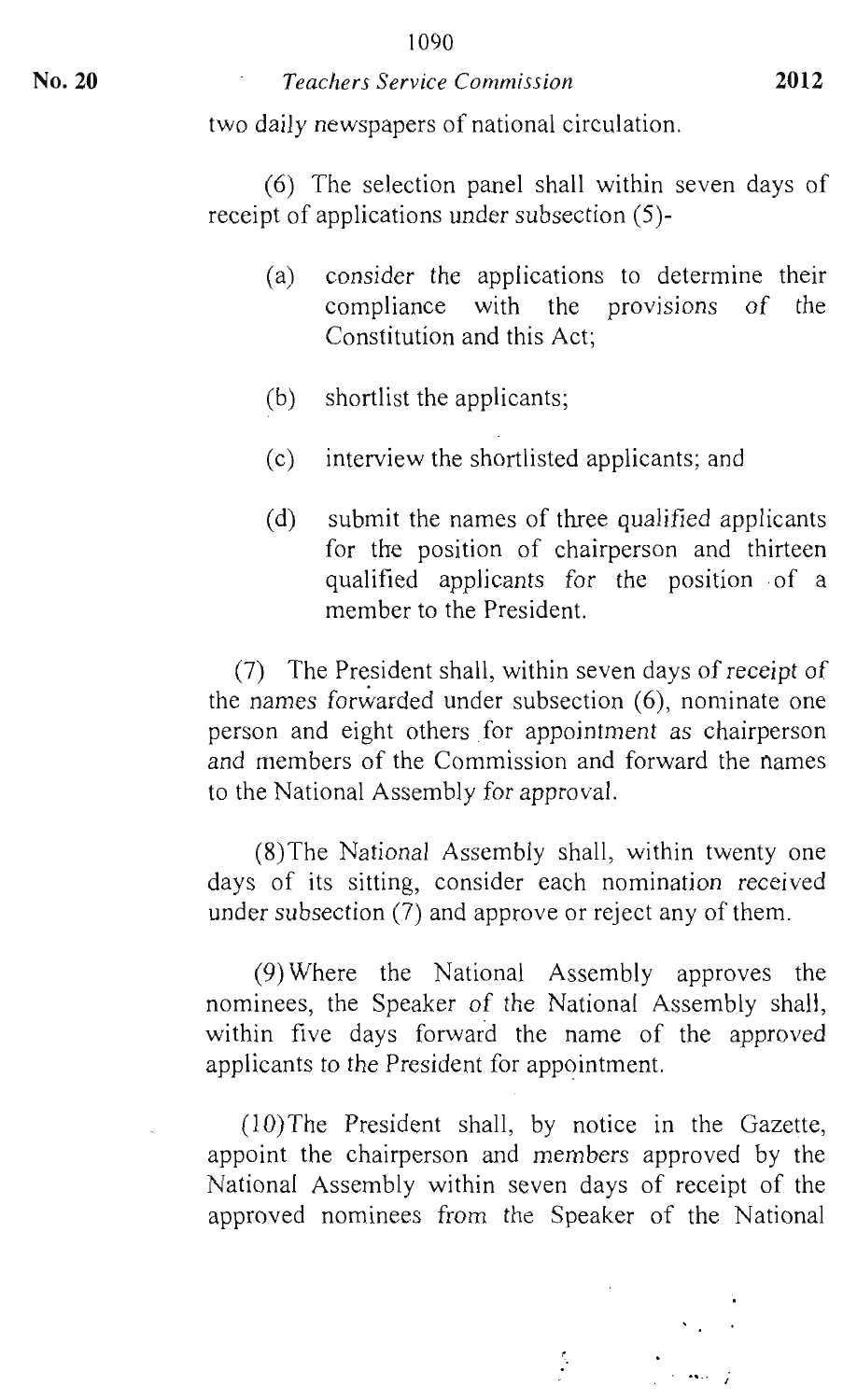Assembly.

(1 1) Where the National Assembly rejects any nominee, the Speaker shall within five days communicate its decision to the President and request the President to submit fresh nominations from amongst the persons shortlisted and forwarded by the selection panel under subsection (6).

(12)If the National Assembly rejects any or all of the subsequent nominees submitted by the President for approval under subsection  $(10)$ , the provisions of subsections (5) and (6) shall apply.

(13)The panel shall stand dissolved upon the appointment of the chairperson and members under subsection  $(10)$ .

(14) Where the provisions of subsection (11) apply, the panel shall continue to exist but shall stand dissolved upon the requisite appointments being made.

(15)The ministry responsible for public service shall provide secretariat services to the panel.

(16)In nominating or appointing a person as a member of the Commission, the panel and the President shall—

- (a) observe the principle of gender equity, ethnic and other diversities of the people of Kenya, and shall ensure equality of opportunity for persons with disabilities; and
- (b) take into account the national values and principles set out in Articles 10, 27 and 232 of the Constitution.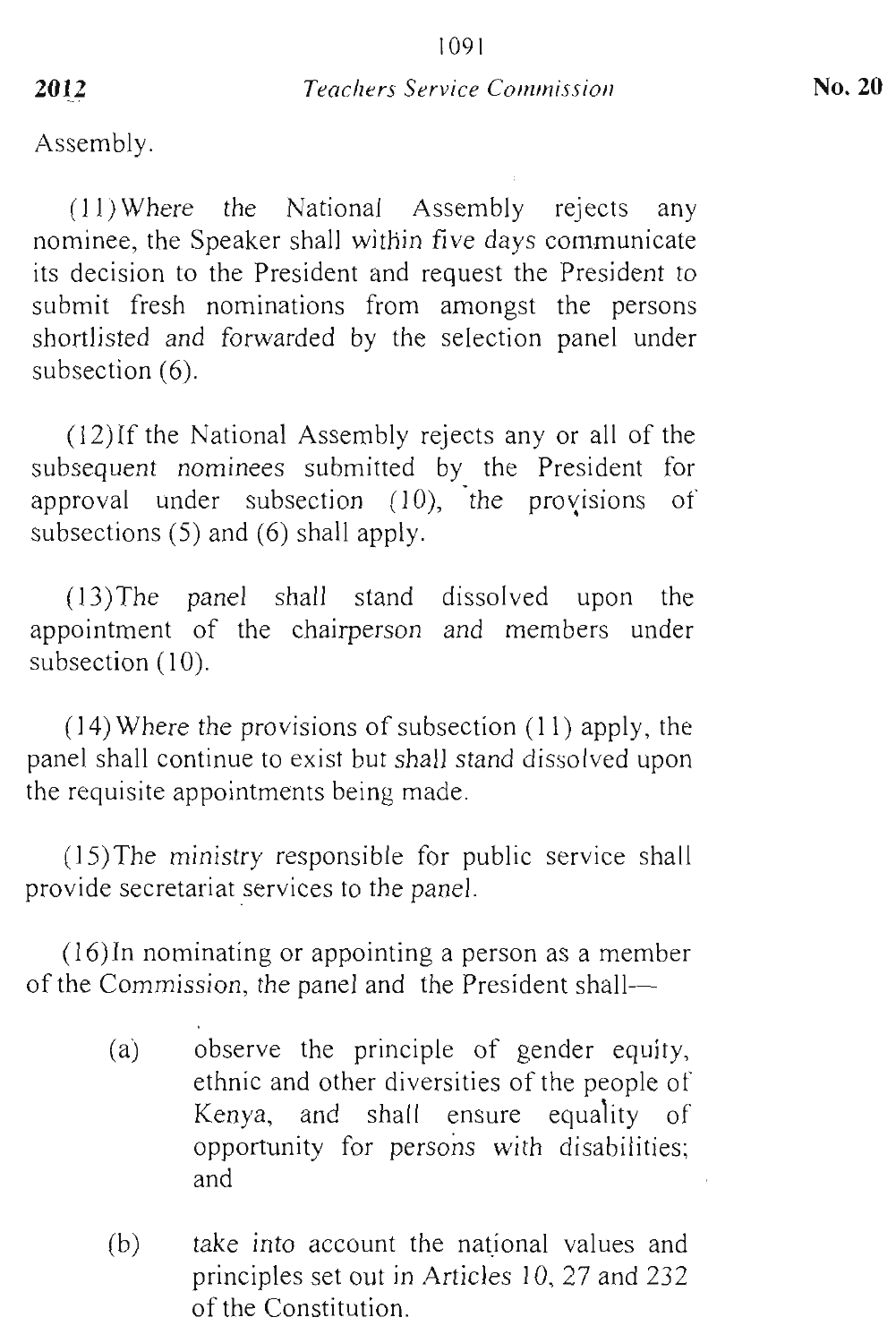(17) Until after the first general election under the Constitution, the President shall in nominating persons for appointment as chairperson or member of the Commission act in consultation with the Prime Minister.

(18) Despite the foregoing provisions of this section, the President, in consultation with the Prime Minister may by notice in the Gazette, extend the period specified in respect of any matter under this section by a period not exceeding twenty-one days

(19) Subject to-this section, the panel may determine its own procedure.

Oath of office. 9. The chairperson, members and the Secretary shall each make and subscribe before the Chief Justice the oath or affirmation set out in the First Schedule.

Vacancy.

10. (1) The office of the chairperson or member shall become vacant if the holder—

- (a) dies;
- (b) by a notice in writing addressed to the President resigns from office;
- (c) is convicted of a criminal offence and sentenced to a term of imprisonment of not less than six months; or
- (d) is removed from office in accordance with Article 251 of the Constitution.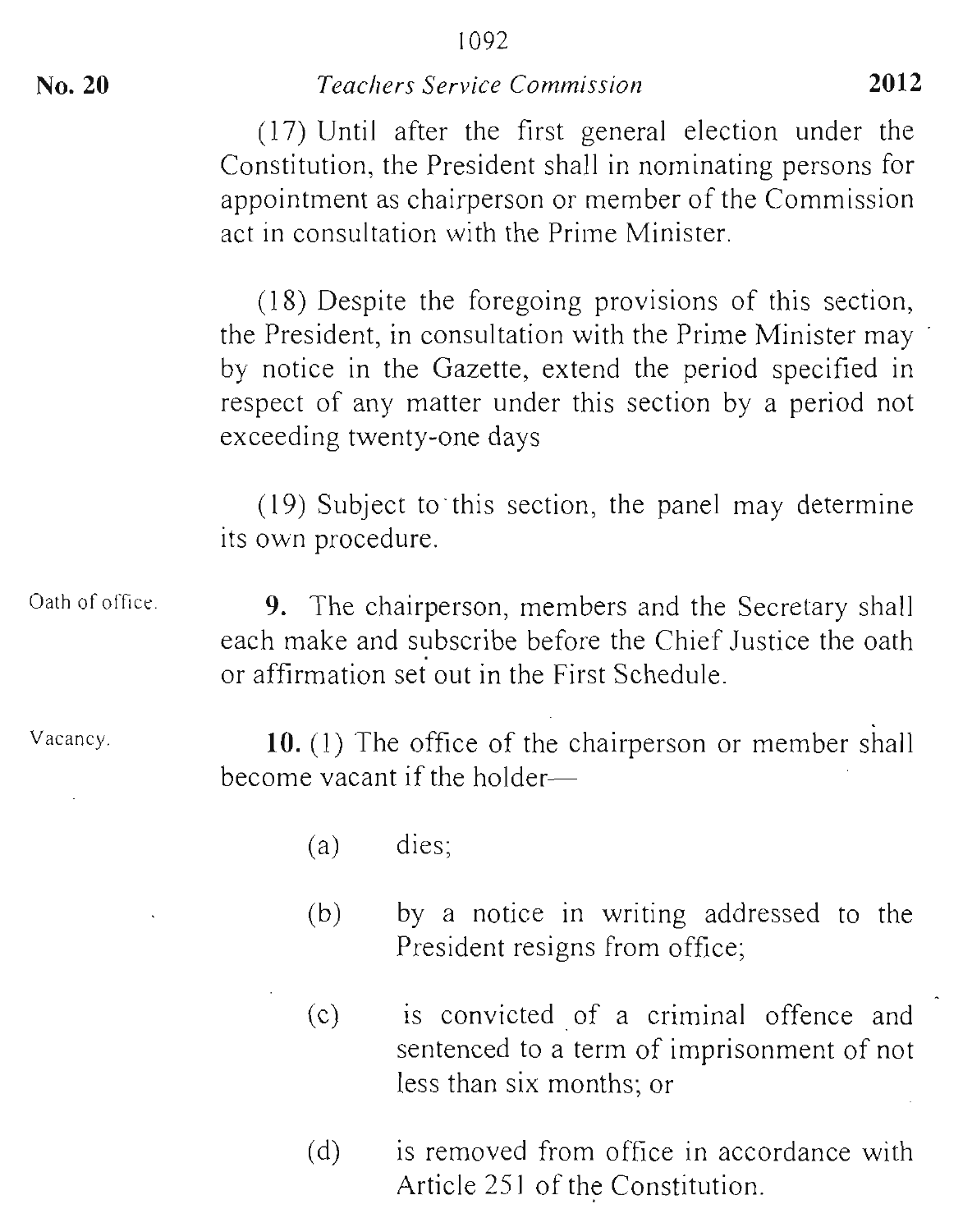(2) The President shall notify every resignation, vacancy or removal as the case may be in the Gazette within fourteen days of such vacancy.

(3) Where a vacancy occurs in the membership of the Commission under subsection (1), the appointment procedure provided for in section 8 shall with necessary modifications, apply.

(4) A member appointed under subsection (3) shall serve for a non-renewable term of six years,

11. In addition to the functions set out in Article 237 of the Constitution, the Commission shall—

- (a) formulate policies to achieve its mandate;
- (b) provide strategic direction, leadership and oversight to the secretariat;
- (c) ensure that teachers comply with the teaching standards prescribed by the Commission under this Act;
- (d) manage the payroll of teachers in its employment;
- (e) facilitate career progression and professional development for teachers in<br>the teaching service including the the teaching service including the<br>appointment of head teachers and appointment of . head teachers and principals;
- (f) monitor the conduct and performance of teachers in the teaching service; and
- (g) do all such other things as may be

Functions of the Commission.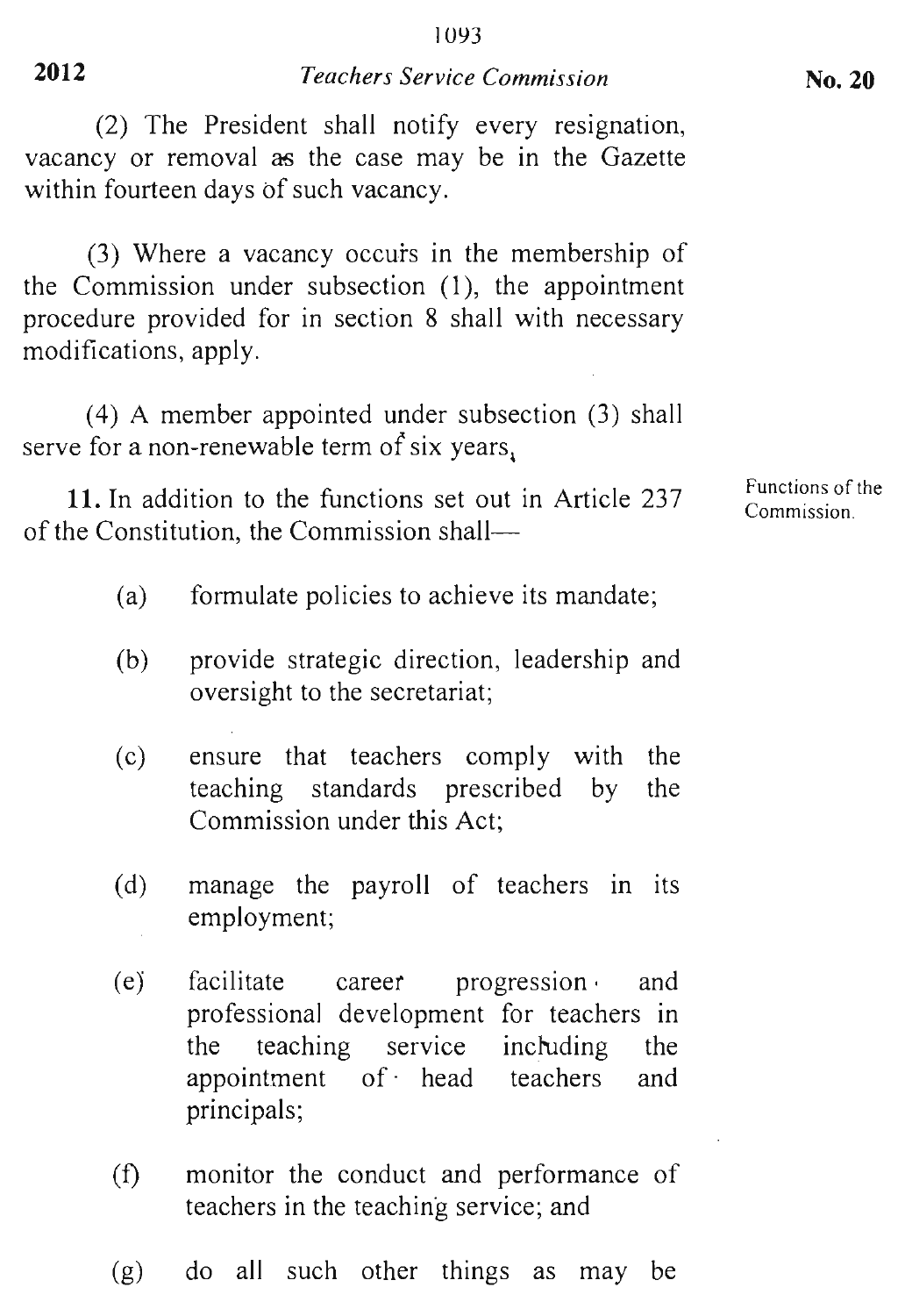necessary for the effective discharge of its functions and the exercise of its powers.

Powers of the Commission. 12. (1) The Commission shall have all powers necessary for the execution of its functions under the Constitution and this Act.

> (2) In the performance of its functions and in the exercise of its powers, the Commission—

- (a) may inform itself in such manner as it considers appropriate;
- (b) may receive written or oral statements from members of the public;
- (c) may require the attendance of a person before it or its committee, and
- (d) shall not be bound by the strict rules of evidence.

13. (1) The Commission may from time to time establish such committees as may be necessary for the better carrying out of its functions and the exercise of its powers.

(2) Without prejudice to the generality of subsection (1), the committees may deal with issues relating to recruitment, promotion, dispute resolution and discipline of registered teachers.

(3) The Commission may co-opt into the membership of committees established under subsection (1) any person whose knowledge and skills are necessary for the proper performance of the functions of the Commission.

Committees of the Commission.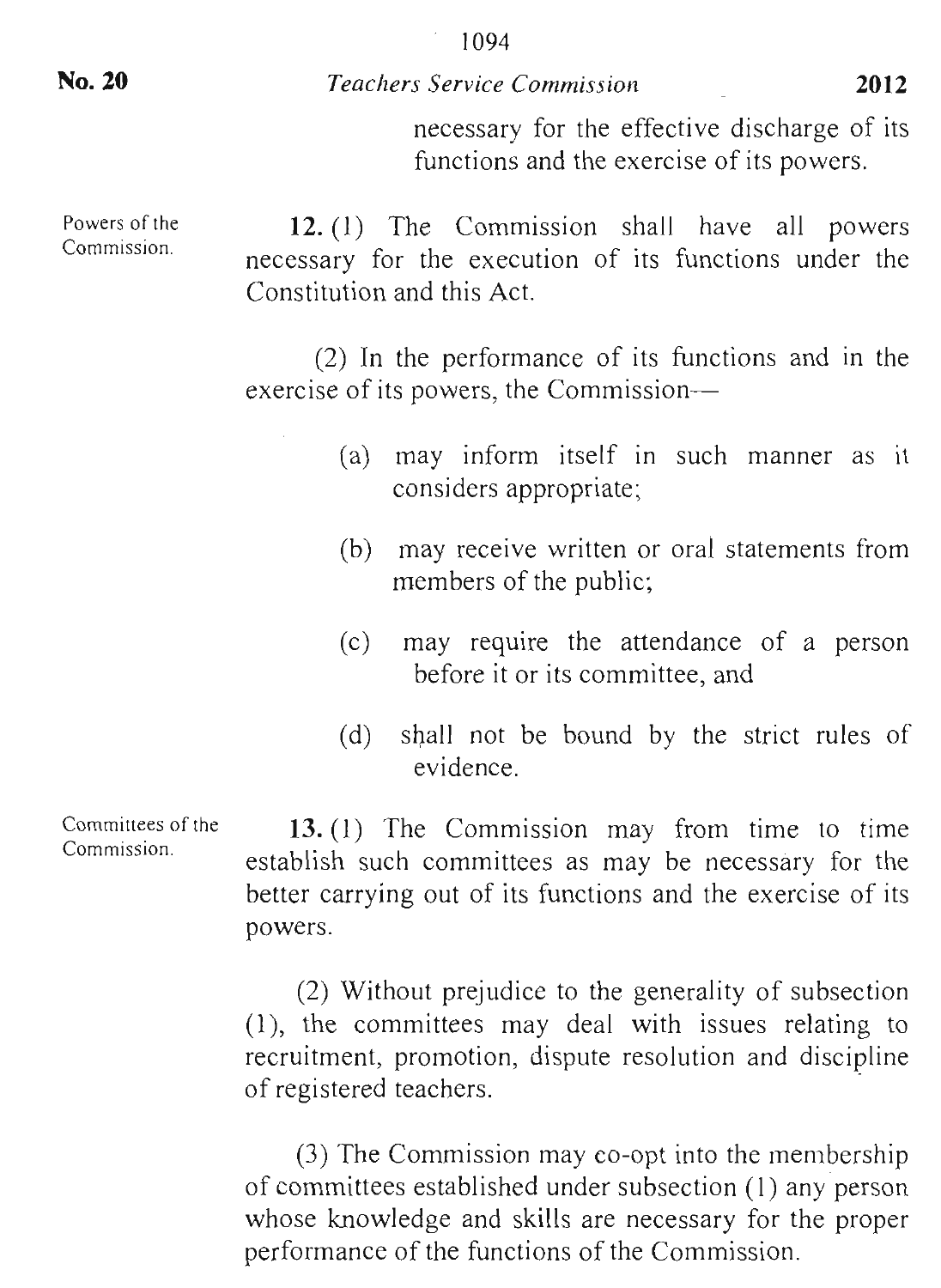(4) A person co-opted under subsection (3) may attend the meetings of the committee and participate in its deliberations but shall have no right to vote at the meeting.

(5) In addition to the committees established under subsection (1), the Commission shall constitute a consultative committee on the terms and conditions of service of registered teachers . employed by the Commission.

(6) The committee constituted under subsection (5) shall consist of—

- (a) a chairperson who shall be an experienced educationist appointed by the Commission;
- (b) a member of the Commission;
- (c) the Secretary to the Commission;
- (d) a representative of the Principal Secretary in the Ministry responsible for education;
- (e) a representative of the Principal Secretary in the Ministry responsible for finance; .
- $(f)$ a representative of the Principal Secretary in the Ministry responsible for public service;
- (g) five persons nominated by trade unions representing the interests of registered teachers; and
- (h) a certified public secretary of good professional standing appointed by the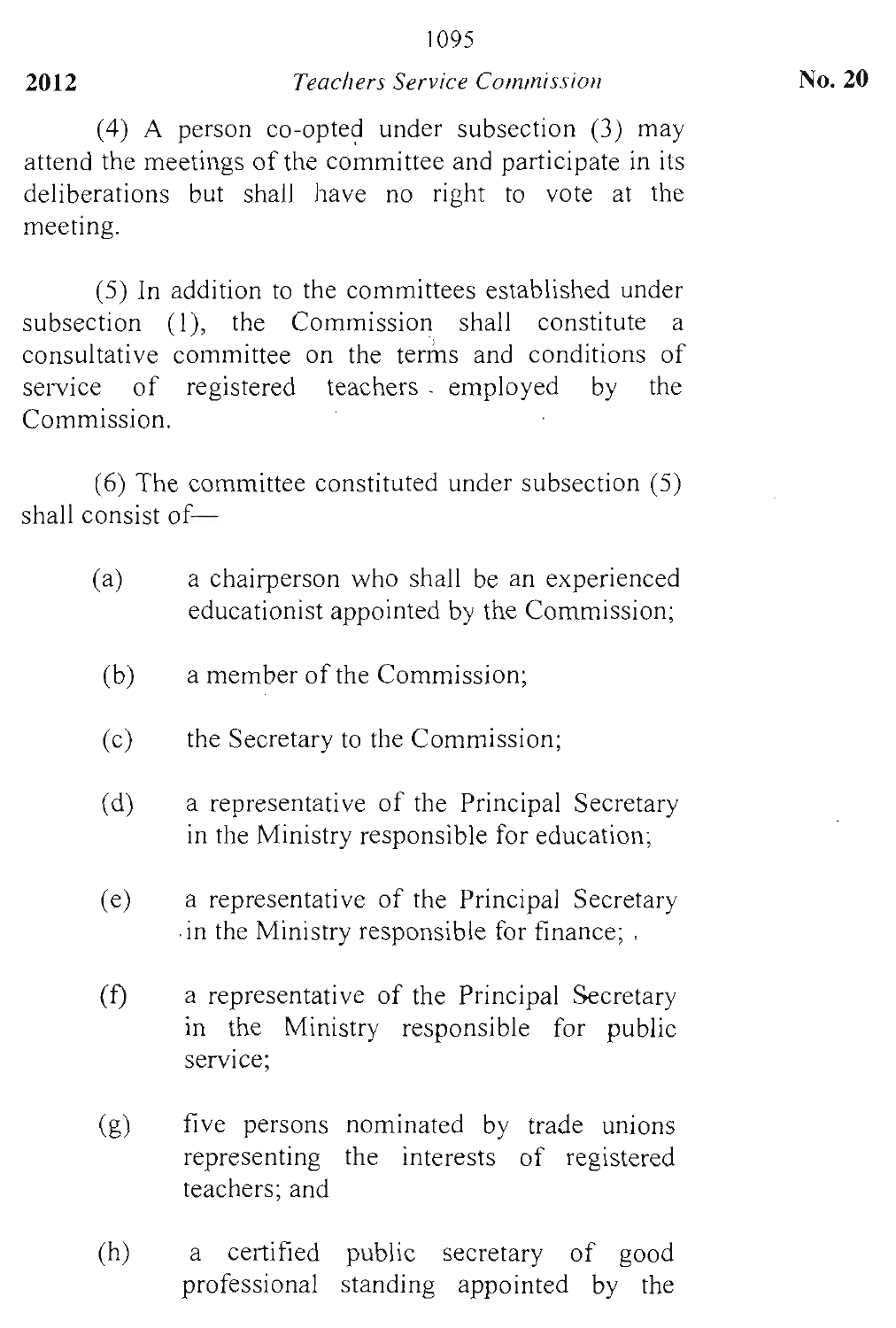Commission, who shall be the secretary and an *ex-officio* member of the committee.

(7) The chairperson, members and secretary appointed under subsection  $6$  (g) and (h) shall serve for a term of three years renewable for one further term.

(8)The Commission may make regulations to give further effect to this section.

**14.** (1) The Commission may create within itself such directorates, divisions or units and appoint thereto such staff in accordance with the Regulations.

(2) Each directorate, division or unit created under subsection (1) shall act in accordance with the mandate approved by the Commission and directives given in writing by the Secretary.

Conduct of the affairs of the Commission.

Units of the Commission.

> **15.** (1) The business and affairs of the Commission shall be conducted in accordance with the Second Schedule.

> (2) Except as provided in the Second Schedule, the Commission may regulate its own procedure.

> (3) The Commission may invite any person to attend any of its meetings and to participate in its deliberations, but such a person shall no right to vote at the meeting.

> 16. (1)The appointment of the Secretary to the Commission under Article 250 (12) of the Constitution shall be through a competitive recruitment process.

> (2) A person shall not qualify for appointment under subsection  $(1)$  unless such a person-

Appointment and duties of the Secretary.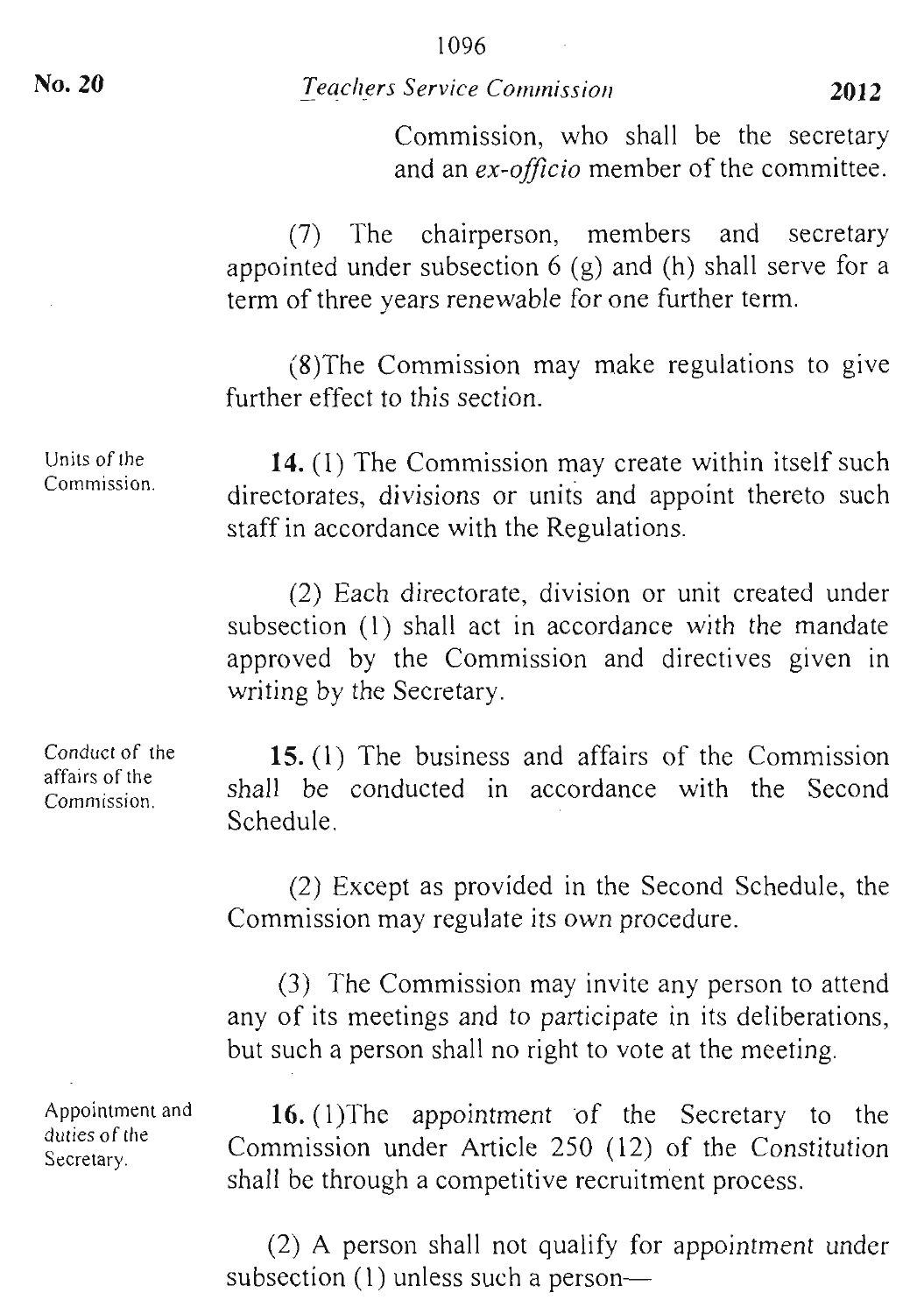- (a) is a citizen of Kenya;
- (b) holds a degree in education from a university recognized in Kenya;
- (c) has had at least ten years' experience in education, administration and management, public administration, human resource or financial management; and
- (d) meets the requirements of Chapter Six of the Constitution.

(3) A person appointed as a Secretary under subsection (1) shall be a State officer.

(4) The Secretary shall hold office for a term of five years but shall be eligible for re-appointment for one further term of five years.

(5) The Secretary shall, in the performance of the functions and duties of office, be responsible to the Commission..

(6) The Secretary shall be—

- (a) the head of the secretariat;
- (b) the accounting officer of the Commission;
- (c) the custodian of all records of the Commission; and
- $(d)$  responsible for-
	- (i) executing decisions of the Commission;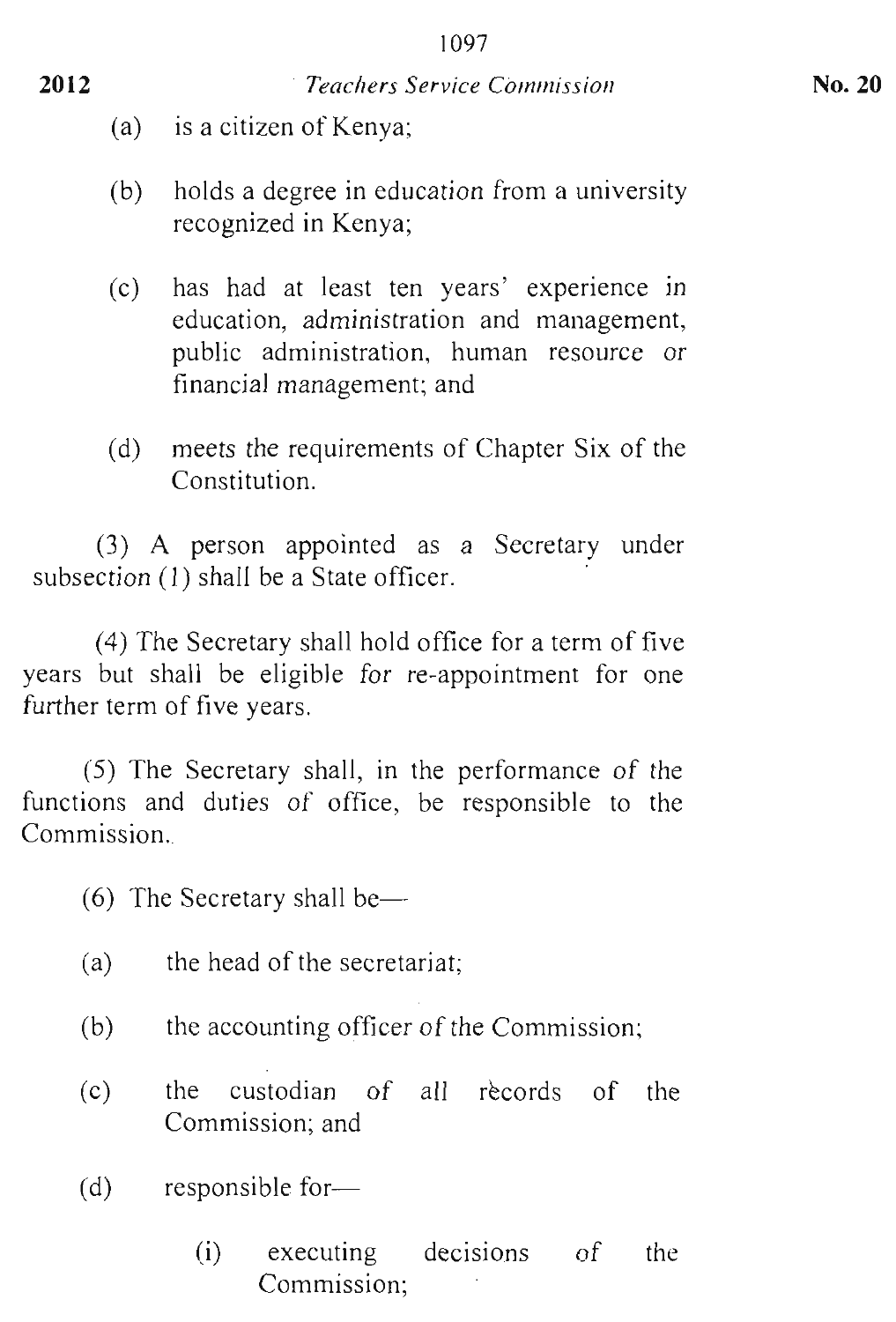- (ii) assigning duties to and supervising the staff of the Commission;
- (iii) facilitating, coordinating and ensuring the execution of the Commission's mandate;
- (iv) ensuring staff compliance with public ethics and values;
- (v) the proper and diligent implementation of Part IV of this Act; and
- (vi) the performance of such other duties as may be assigned by the Commission under this Act or any other written law.

Removal of the Secretary. 17. (1)The Secretary may only be removed from office by the Commission, in accordance with the terms and conditions of service, for—

- (a) inability to perform the functions of the office arising out of physical or mental infirmity;
- (b) gross misconduct or misbehavior;
- (c) incompetence or neglect of duty; •
- (d) a violation of the Constitution; or
- (e) any other ground that would justify removal from office under the terms and conditions of service.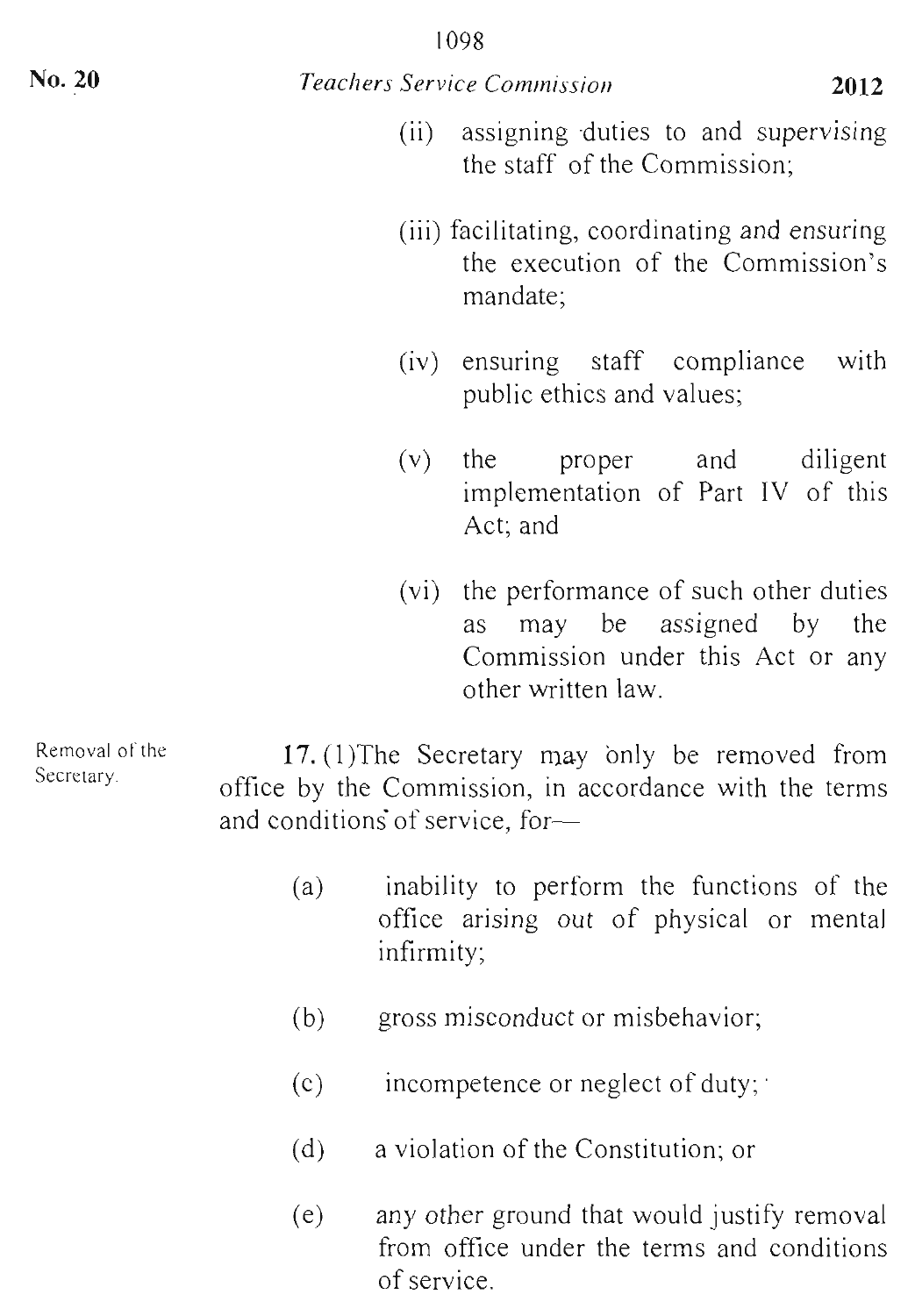(2) Before the Secretary is removed under subsection (1), the Secretary shall be given—

- (a) sufficient notice of the allegations made against him or her; and
- (b) an opportunity to present his or her case against the allegations, either in person or by a legal representative.

**18. (1)** There shall be a secretariat of the Commission which shall be headed by the Secretary.

(2) In addition to the professional, technical and administrative staff appointed by the Commission under Article 252 (1) (c) of the Constitution, the Government may, upon the request by the Commission, second to the Commission such number of public officers as may be necessary for the purposes of the Commission.

(3) Further to subsection (2), the Commission may second its staff to other national government institutions at the request of those institutions.

(4) A public officer seconded to the Commission shall, during the period of secondment be deemed to be an officer of the Commission and shall be subject only to the direction and control of the Commission.

(5) The staff of the Commission may be appointed subject to its approved establishment.

(6) The Commission shall ensure that, in the appointment of members of its staff, not more than two thirds of the staff of the Commission shall be of the same

Secretariat and staff of the Commission.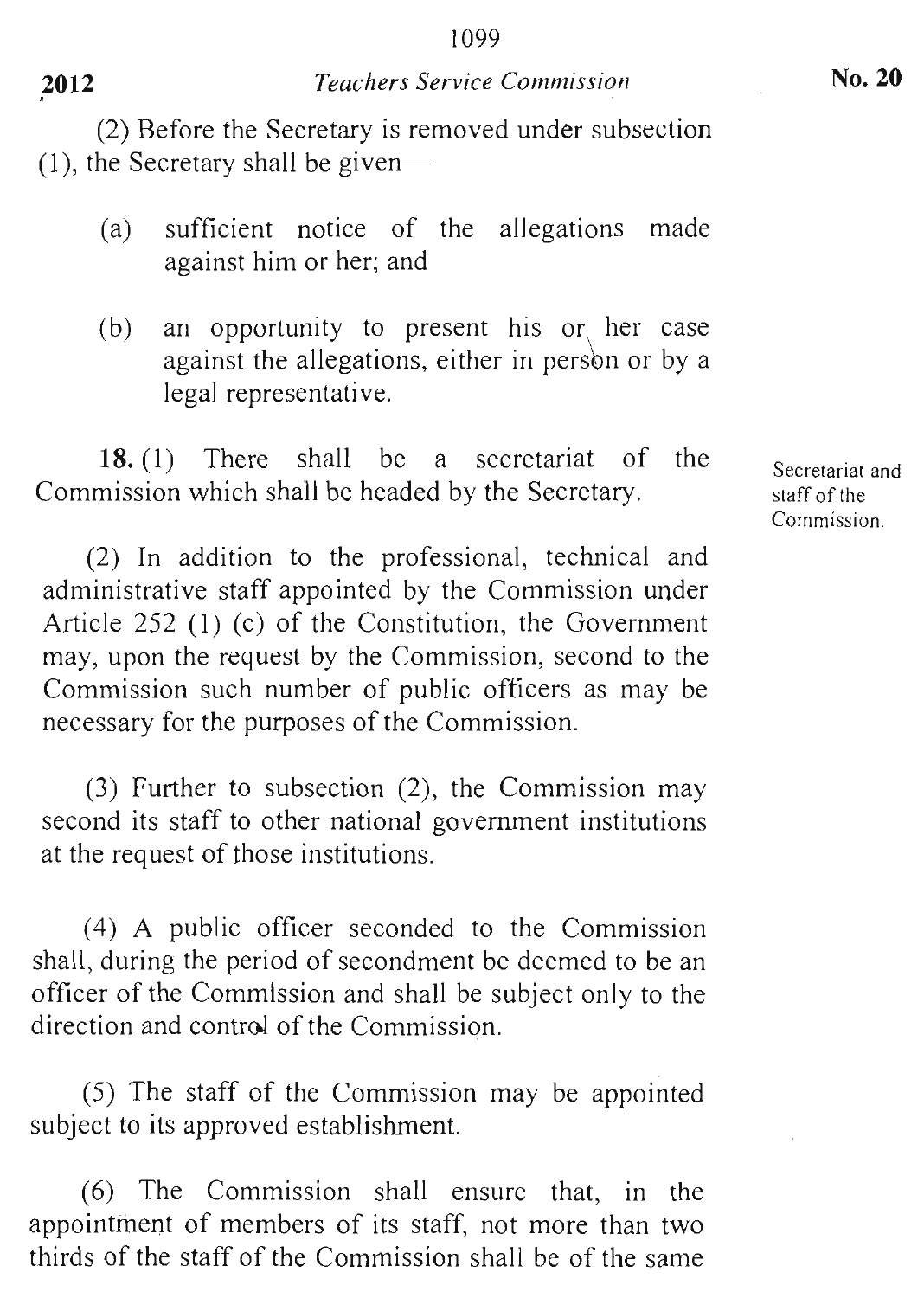gender taking into account of —

- (a) persons with disabilities; and
- (b) regional and ethnic diversity of the people of Kenya.

**19.** (1) The seal of the Commission shall be such device as may be determined by the Commission and shall be kept in the custody of the Secretary and shall not be used except on the order of the Commission.

(2) The affixing of the seal shall be authenticated by the chairperson and the Secretary or any other person authorized in that behalf by a resolution of the Commission.

(3) The common seal of the Commission when affixed to a document and duly 'authenticated shall be judicially and officially noticed and unless the contrary is proved, any necessary order or authorization of the Commission under this section shall be presumed to have been duly given.

Delegation by the **20.** Subject to this Act, the Commission may, either generally or in particular case, delegate to any committee or to any member, officer, staff or agent of the Commission the exercise of any of the functions of the Commission under this Act.

Legal proceedings against the Commission.

Commission.

**21.** (1) Proceedings against the Commission shall be deemed to be proceedings against the Government and shall be subject to the Government Proceedings Act.

(2) Any notice or other processes in respect of legal proceedings under subsection (1) shall be served upon the Secretary to the Commission.

The common seal of the Commission.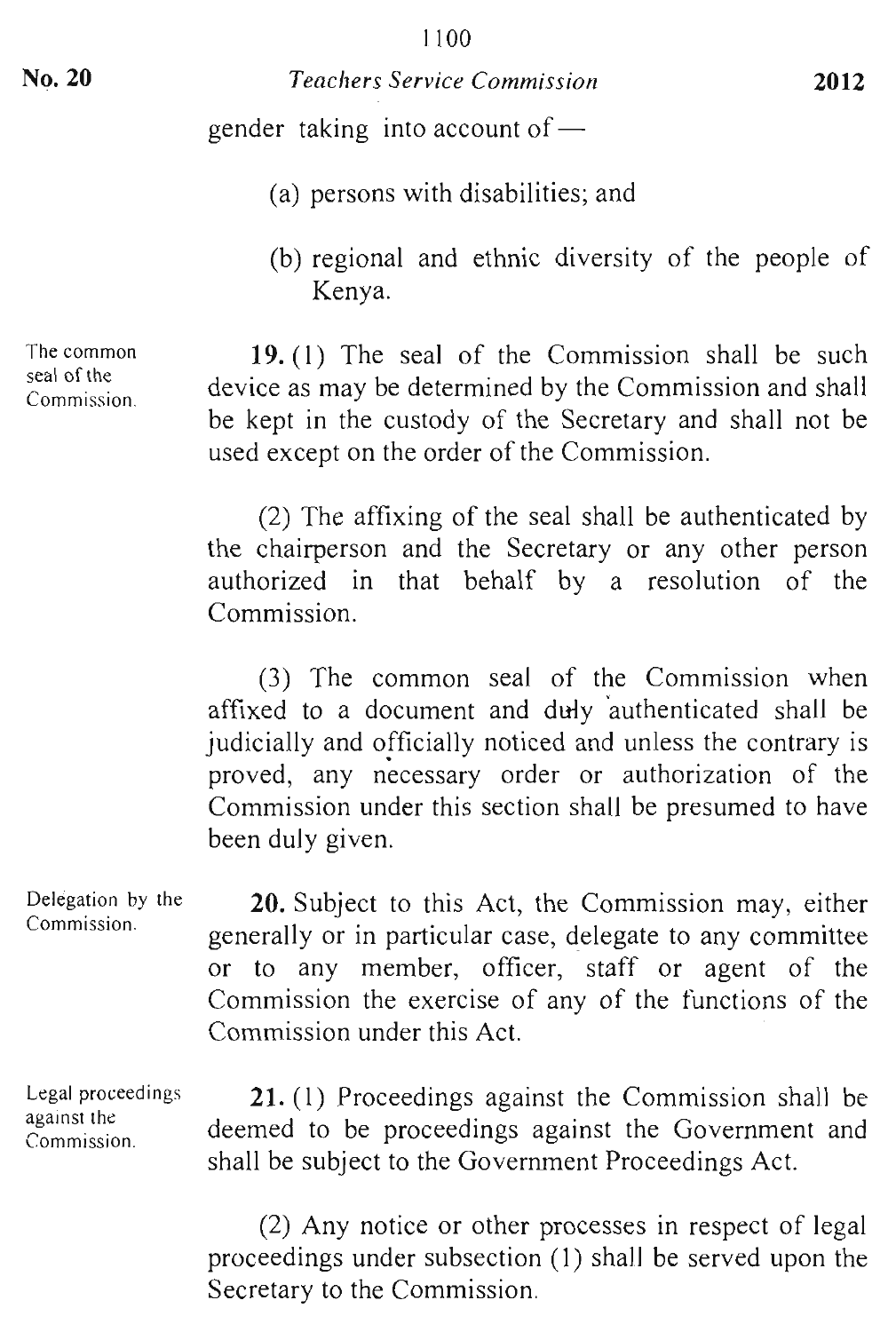**22.** (1) No matter or thing done by a member of the Commission or any officer, staff or agent of the Commission shall, if the matter or thing is done in good faith for executing the functions, powers or duties of the Commission, render the member, officer, staff or agent personally liable to any action, claim or demand whatsoever.

(2) The provisions of subsection (1) shall not relieve the Commission of the liability to pay compensation or damages to any person for any injury suffered by them their property or any of their interests and arising directly or indirectly from the exercise of any power conferred by this Act or by the failure, whether wholly or partially, or from any works.

# **PART III— REGISTRATION AND DISCIPLINE OF TEACHERS AND COMPLIANCE WITH TEACHING STANDARDS**

23. (1) The Commission shall, in accordance with Article 237 of the Constitution, be responsible for the registration of trained teachers in the teaching service. Commission to register teachers.

(2) A person shall not engage in the teaching service unless such person is registered as a teacher under this Act.

 $24. (1)$  The Commission shall cause to be kept a Register of register which shall contain teachers.

- (a) the names and addresses of every teacher registered under this Act;
- (b) the qualifications in respect of which the

Protection from personal Liability.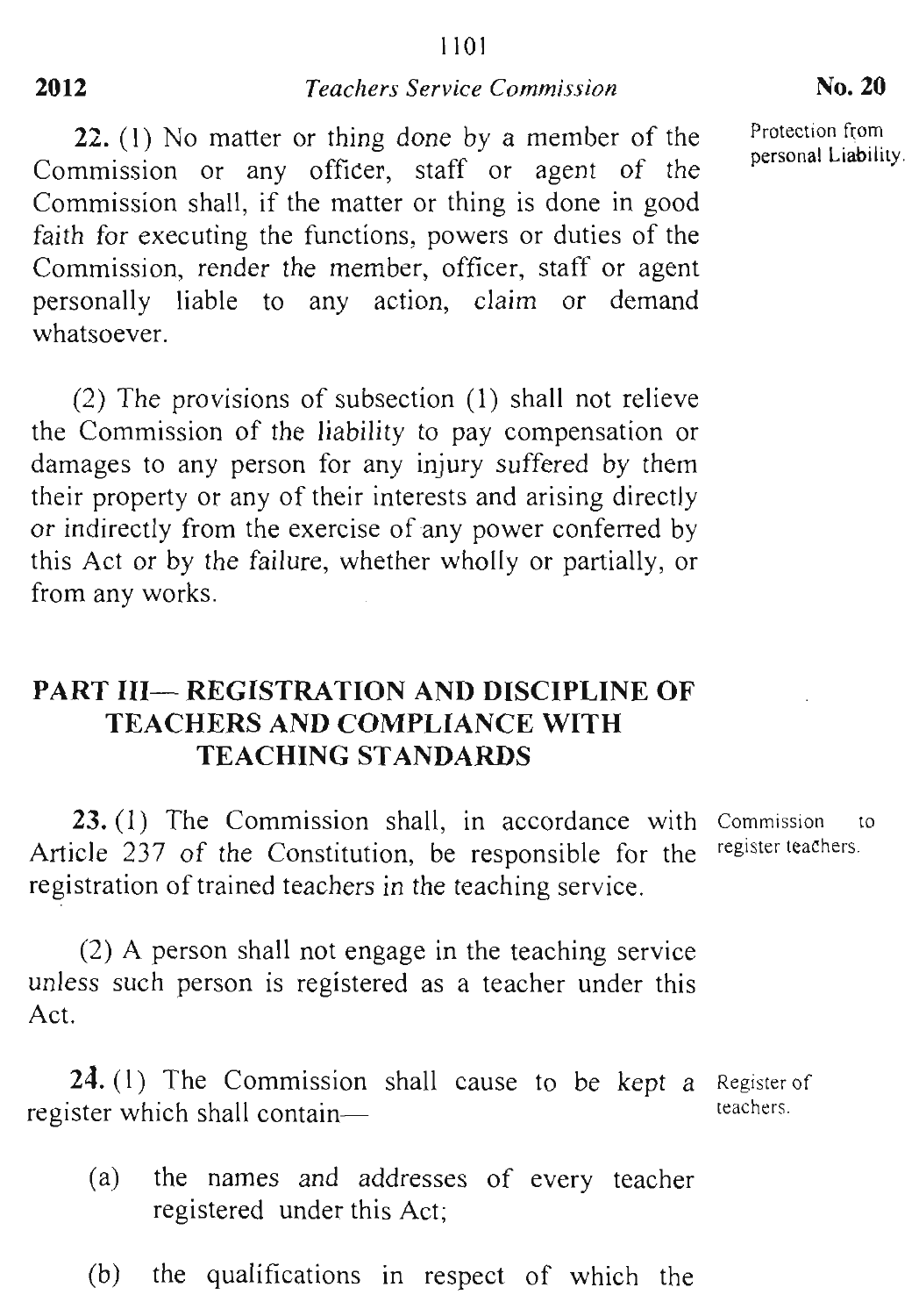registration is granted; and

(c) such other particulars as may from time to time be prescribed by the Commission.

(2) A register kept under this section shall be a public document.

25. (1) A person who qualifies to be registered as a teacher under this Act may apply to the Commission in the prescribed manner.

(2) An application made under subsection (1) shall be accompanied by-

- (a) certified copies of certificates and other documents as are necessary to prove the applicant's qualification for registration; and
- (b) the prescribed fee.

(2) Where the Commission declines to register a person under this section, the Commission shall within thirty days notify that person in writing, stating the grounds for the decision.

 $\alpha$  and  $\alpha$  is formal. Qualifications for registration as a<br>teacher. 26. A person shall be eligible to be registered as a teacher if such person—

- (a) is of good moral character; and
- (b) holds a relevant certificate issued to him or her under any law relating to education and training or regulations made under this Act.

Grounds for Grounds for 27. The Commission shall not register a person as a teacher if such person —

Application for **S**pplication t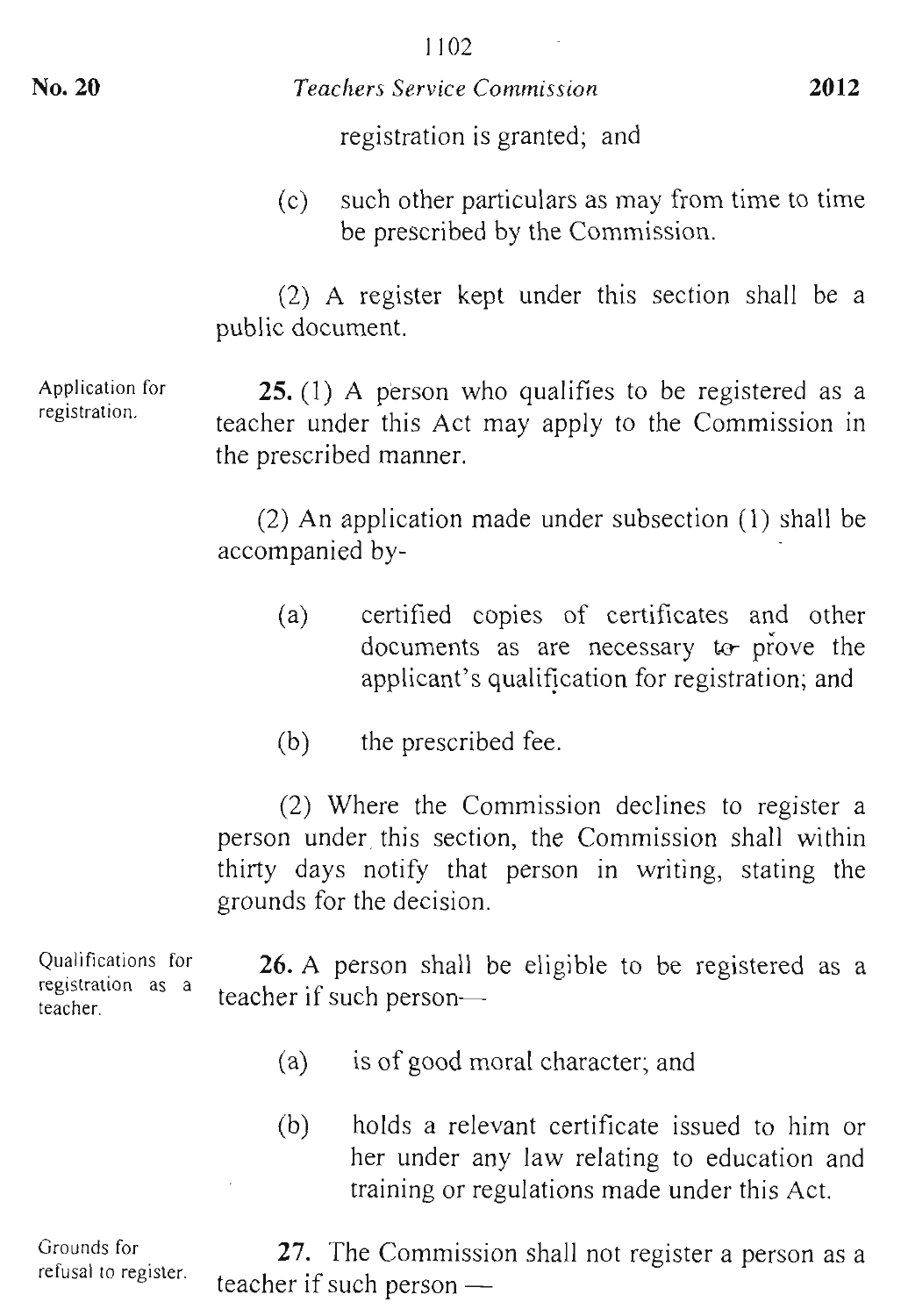- (a) does not possess the prescribed qualifications;
- (b) is not of good moral character;
- (c) has been convicted of a sexual offence or an offence committed against a learner;
- (d) has been convicted of a criminal offence which, in the opinion of the Commission, renders the person unfit to be a teacher;
- (e) is engaged in any activities which, in the opinion of the Commission, are prejudicial to peace, good order or good government in Kenya; or
- (f) suffers from such physical or mental infirmity which in the opinion of a registered medical practitioner, renders the person incapable of performing the duties of a teacher.

28. (1) The Commission shall issue to every teacher who is registered under this Act a certificate of registration in the prescribed form.

(2) A certificate of registration issued under this section shall be under the seal of the Commission.

29. (1) The Commission may, from time to time and as soon as is reasonably practicable make such alterations to the register as are necessary to correct any error in the particulars entered in the register.

(2)An alteration under subsection (1) may be made by the Commission on its own motion or at the request of an interested party.

Certificate of Registration.

Correction of register.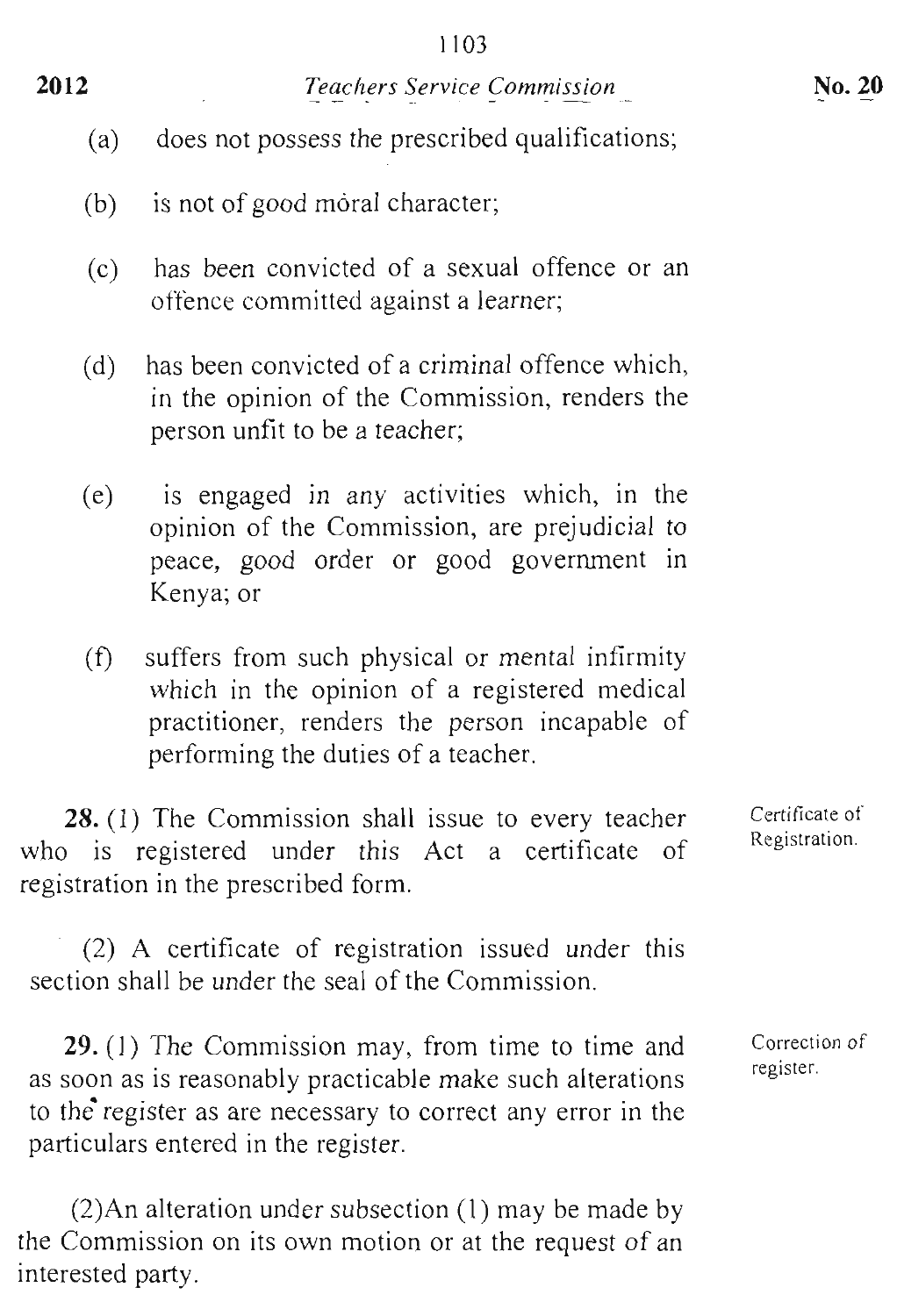#### 1104

#### *Teachers Service Commission* **2012**

**No. 20** 

Removal of name from the register.

**30.** (1) The Commission may, after inquiry, cause to be removed from the register the name of any person—

- (a) who has died;
- (b) who the Commission is satisfied has obtained registration through fraudulent means;
- (c) who has been convicted of a sexual offence or an offence against a pupil or student;
- (d) who has been convicted of a criminal offence which, in the opinion of the Commission, renders the person unfit to be a teacher;
- (e) who the Commission has directed should be removed as a result of disciplinary proceedings instituted under this Act; or
- (f) suffers from such physical or mental illness or infirmity which renders the person incapable of performing the duties of a teacher.

(2) The Commission shall cause the name and particulars of a teacher whose name is removed from the register under subsection (1) to be published in the Gazette within one month from the date of such removal.

(3) Subject to the provisions of this Act, the removal of a teacher's name from the register shall be notified by the Commission to the person by registered mail addressed to his or her last known address.

(4) Where the name of any teacher is removed from the register under this Act, such name shall not be re-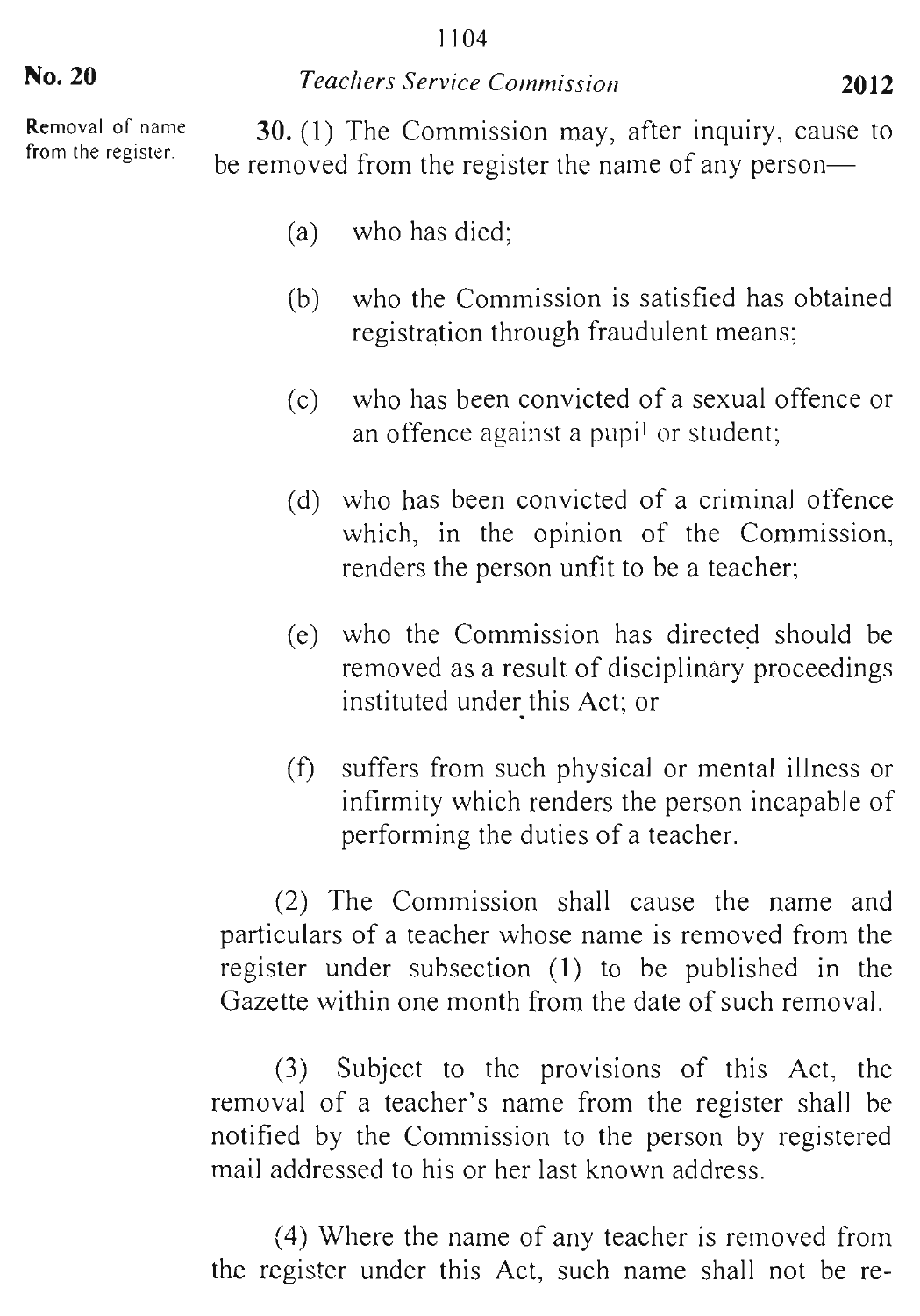instated except by direction of the Commission.

(5) A teacher whose name has been removed from the register shall cease to be a teacher for purposes of this Act with effect from the date of such removal.

31. (1)Where the name of any person has been removed from the register, the Commission may, either of its own motion or on the application of the concerned teacher made in the prescribed manner, and in either case after observing due process, direct that —

- (a) the removal of that teacher's name from the register be confirmed; or
- (b) the name of the teacher be restored in the register.

(2) An application under subsection (1) may only be made after the expiry of a period of eighteen months from the date of removal of the name from the register.

**32.** (1) The Commission shall cause to be published and publicized annually, in an accessible manner, a list containing the names, addresses and qualifications of all registered teachers appearing on the register as at the thirty first day of December in the previous year.

(2) Notwithstanding subsection (1), the Commission shall cause any alterations in the entries in the register which have been made since the last publication, to be published one month from the date of such alteration.

**33.** (1) The Commission may, subject to the regulations made under this Act, take disciplinary action against any person registered as a teacher under this Act.

Reinstatement of name in the register.

Publication of the register.

Discipline of registered teachers.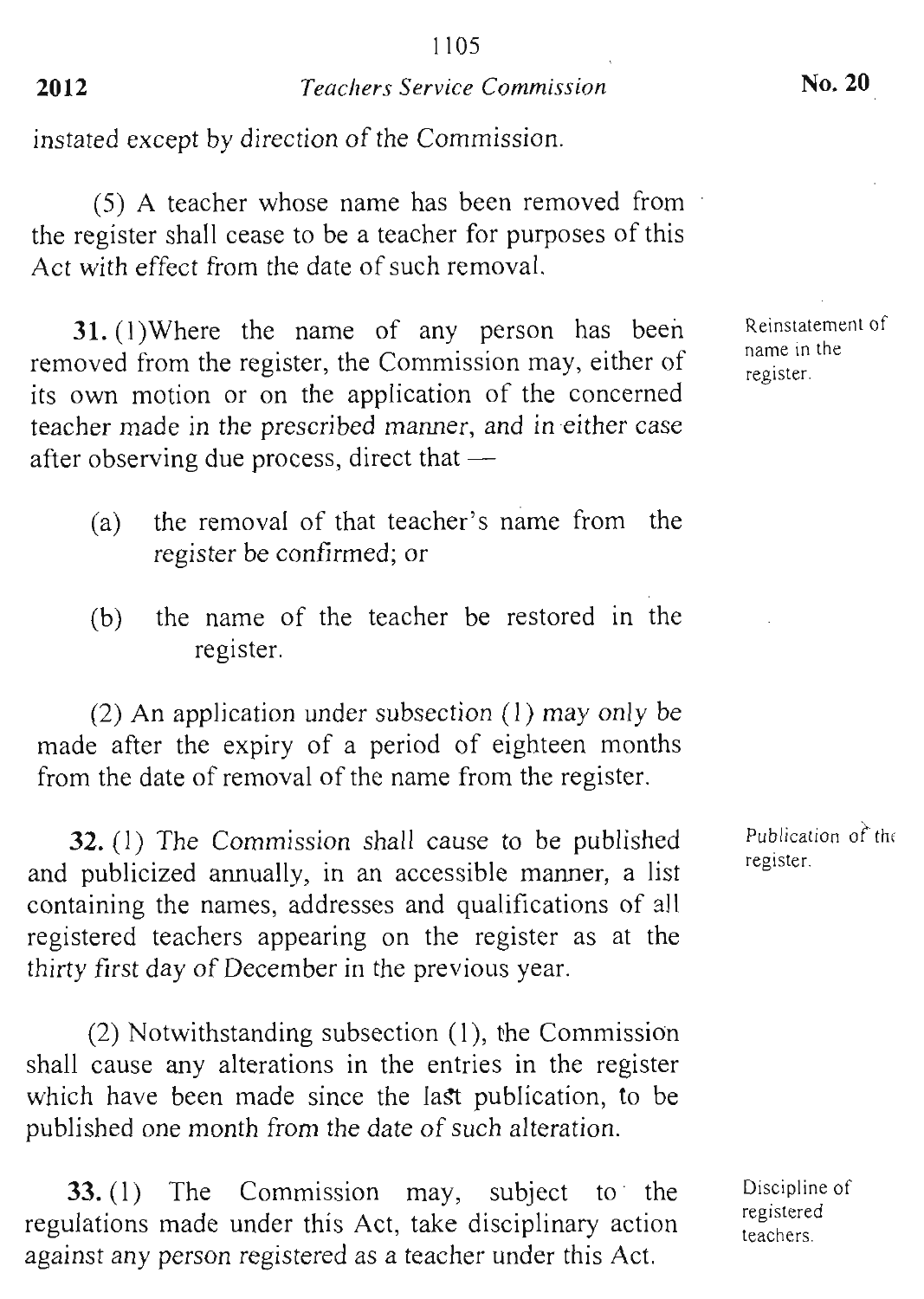Disciplinary action.

**34.** (1) A registered teacher shall be deemed to be a teacher in the teaching service, save as otherwise provided in this Act or any other law, and shall be subject to the law and regulations from time to time in force in respect of the service.

(2) Disciplinary offences include the offences prescribed in the Third Schedule or any other relevant law.

(3) The Commission, after interdicting a teacher, may take the following disciplinary actions against a registered teacher—

- (a) issue a warning letter;
- (b) surcharge;
- (c) suspend for such period not exceeding six months;
- (d) cancel a registration certificate and remove the name of the teacher from the register;
- (e) retire in the public interest;
- (f) dismiss;
- (i) terminate services; or
- (j) undertake any other lawful action as it may consider appropriate.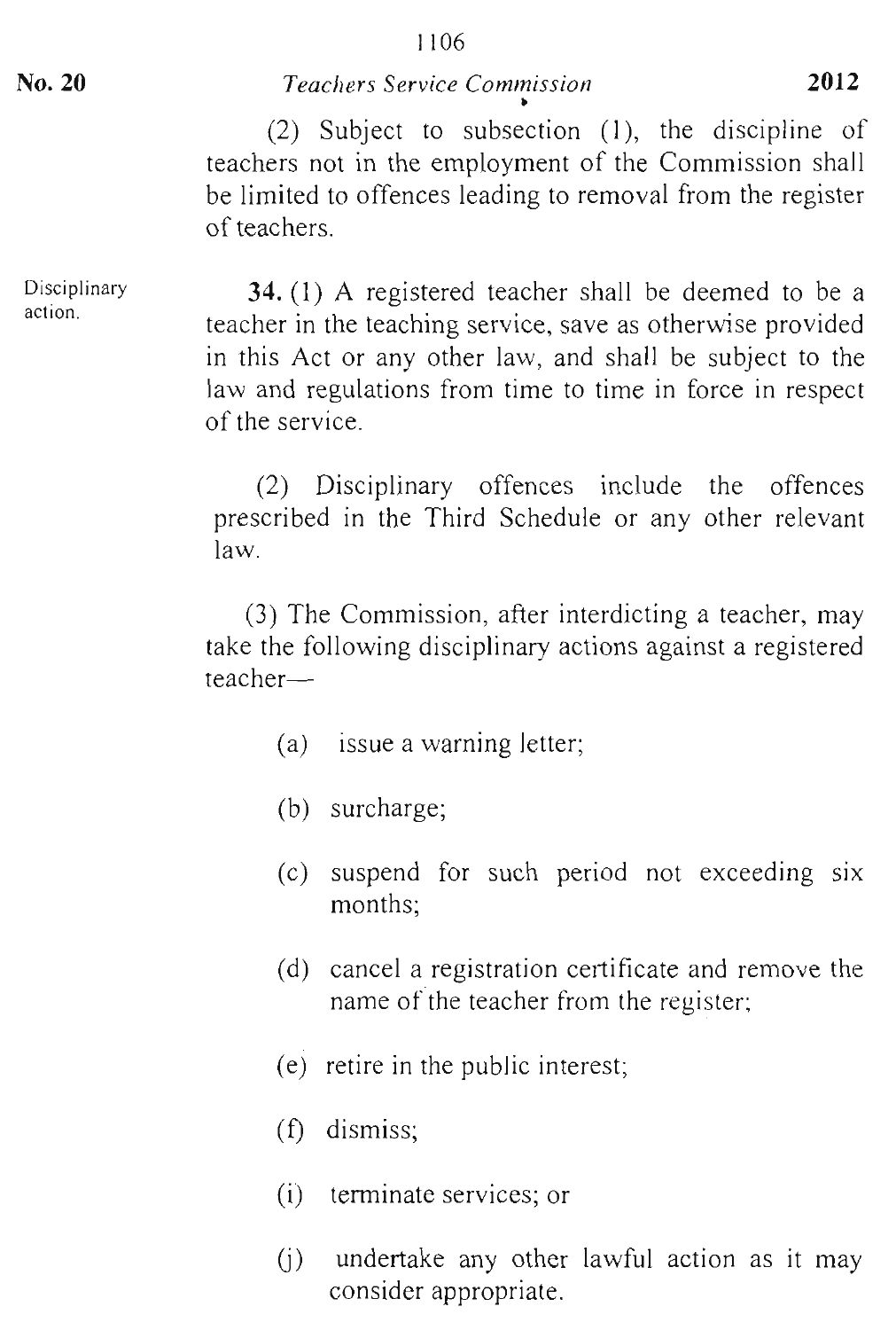**35.** (1) The Commission shall take all necessary Compliance with steps to ensure that persons in the teaching service comply  $\frac{\text{teaching}}{\text{standards}}$ with the teaching standards prescribed by the Commission under this Act.

(2) For purposes of subsection **(1),** the Commission shall —

- (a) require every registered teacher to undertake career progression and professional development programmes as may be prescribed by regulations made under this Act;
- (b) require every registered teacher to take out a teaching certificate as prescribed by regulations made under this Act;
- (c) enter into agreements with any institution, body, department or agency of the Government pursuant to its functions and powers prescribed under this section; and
- (d) appoint an agent or designate a member or staff of the Commission who may enter any educational institution and make an enquiry in that regard.
- $(3)$  A teacher who fails to —
- (a) undertake a prescribed career and professional development programmes; or
- (b) take out a teaching certificate under section 35(2) (b) of this Act;

teaching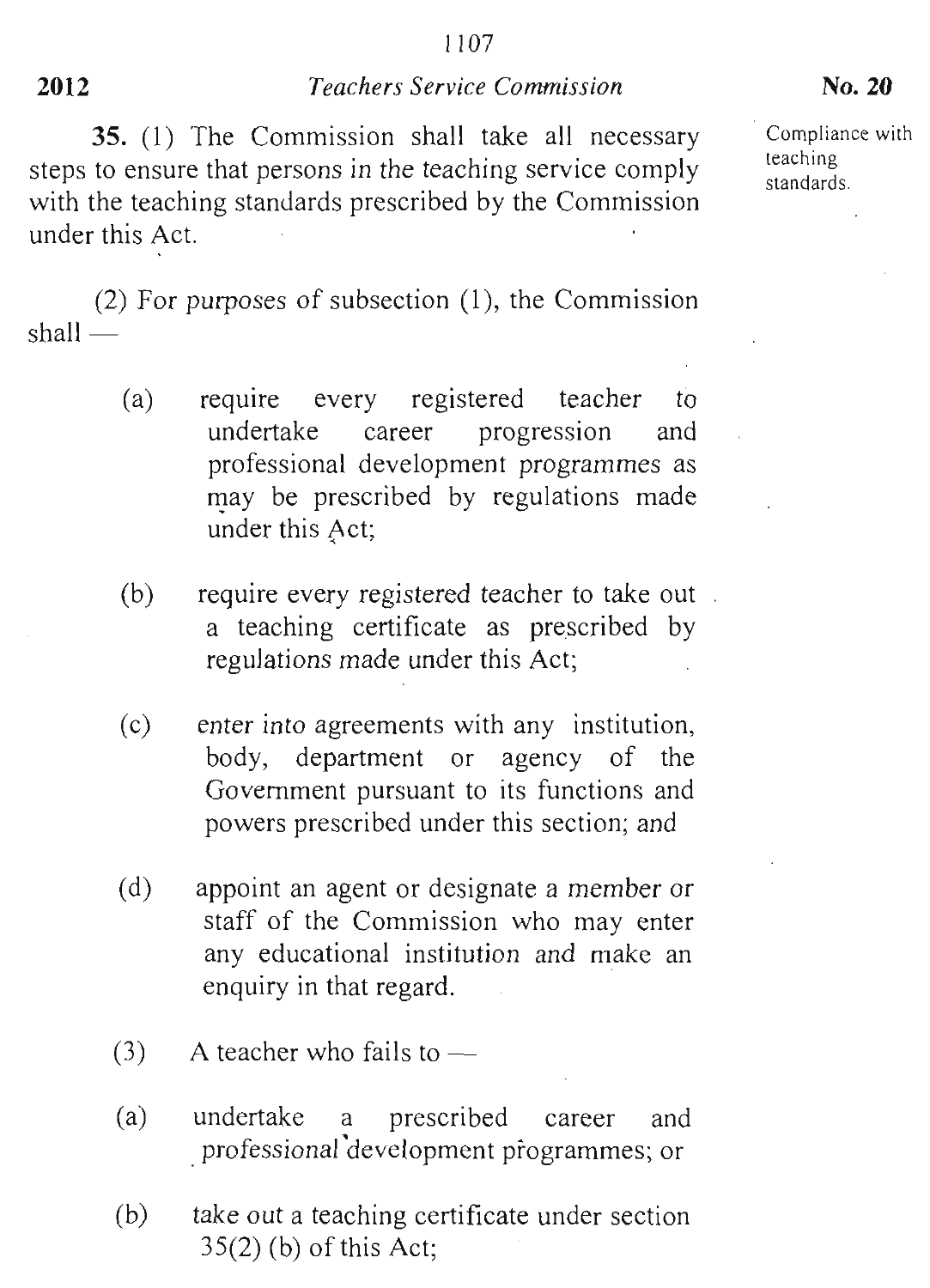shall be dealt with in accordance with the regulations.

# PART IV — FINANCIAL PROVISIONS

Funds of the Commission.

- 36. (1)The funds of the Commission shall consist of—
	- (a) monies allocated by Parliament for purposes of the Commission;
	- (b) grants, gifts, donations or other endowments given to the Commission;
	- (c) such funds as may vest in or accrue to the Commission in the performance of its functions under this Act or under any other written law.

(2) The receipts, earnings or accruals of the Commission and the balances at the close of each financial year shall not be paid into the Consolidated Fund, but shall be retained for purposes of the • Commission under this Act.

Remuneration and allowances.

37. (1) The salaries and allowances payable to, and other terms and conditions of service of the chairperson and members of the Commission shall be determined by the Salaries and Remuneration Commission.

(2) The staff of the Commission recruited by the Commission under Article 252(1)(c) of the Constitution shall serve on such terms and conditions as the Commission, in consultation with the Salaries and Remuneration Commission may determine.

(3) The registered teachers recruited by the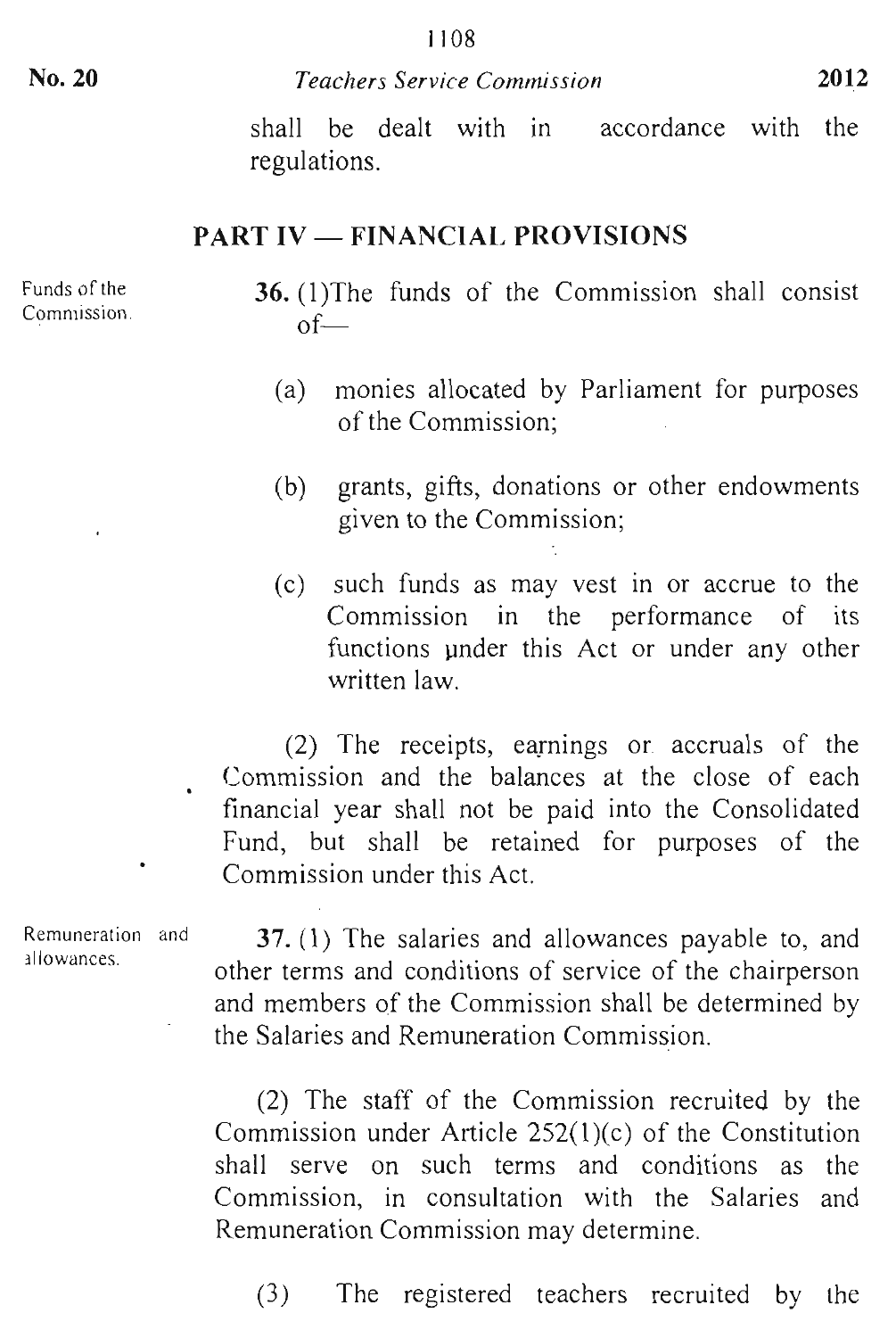Commission under Article 237 (2) (b) of the Constitution shall serve under such terms and conditions as the Committee established under Section 13(5) of this Act in consultation with the Salaries and Remuneration Commission may determine.

38. (1) Before the commencement of each financial year, the Commission shall cause to be prepared estimates of the revenue and expenditure of the Commission for that year.

(2) The annual estimates shall make provision for all the estimated expenditure of the Commission for the financial year concerned.

(3) The Cabinet Secretary responsible for finance shall present the estimates approved by the Commission under sub-section (2) for consideration and approval by the National Assembly.

39. The financial year of the Commission shall be the Financial year of tool of type months communities on the first of July the Commission. period of twelve months commencing on the first of July and ending on the thirtieth of June of the subsequent year.

40. (1) The Commission shall cause to be kept all proper books and records of account of the income, expenditure, assets and liabilities of the Commission.

(2) Within a period of three months after the end of each financial year, the Commission shall submit to the Auditor-General the accounts of the Commission in respect of that year together with a—

> (a) statement of the income and expenditure of the Commission during that year; and

Accounts and .ccour

Annual estimates.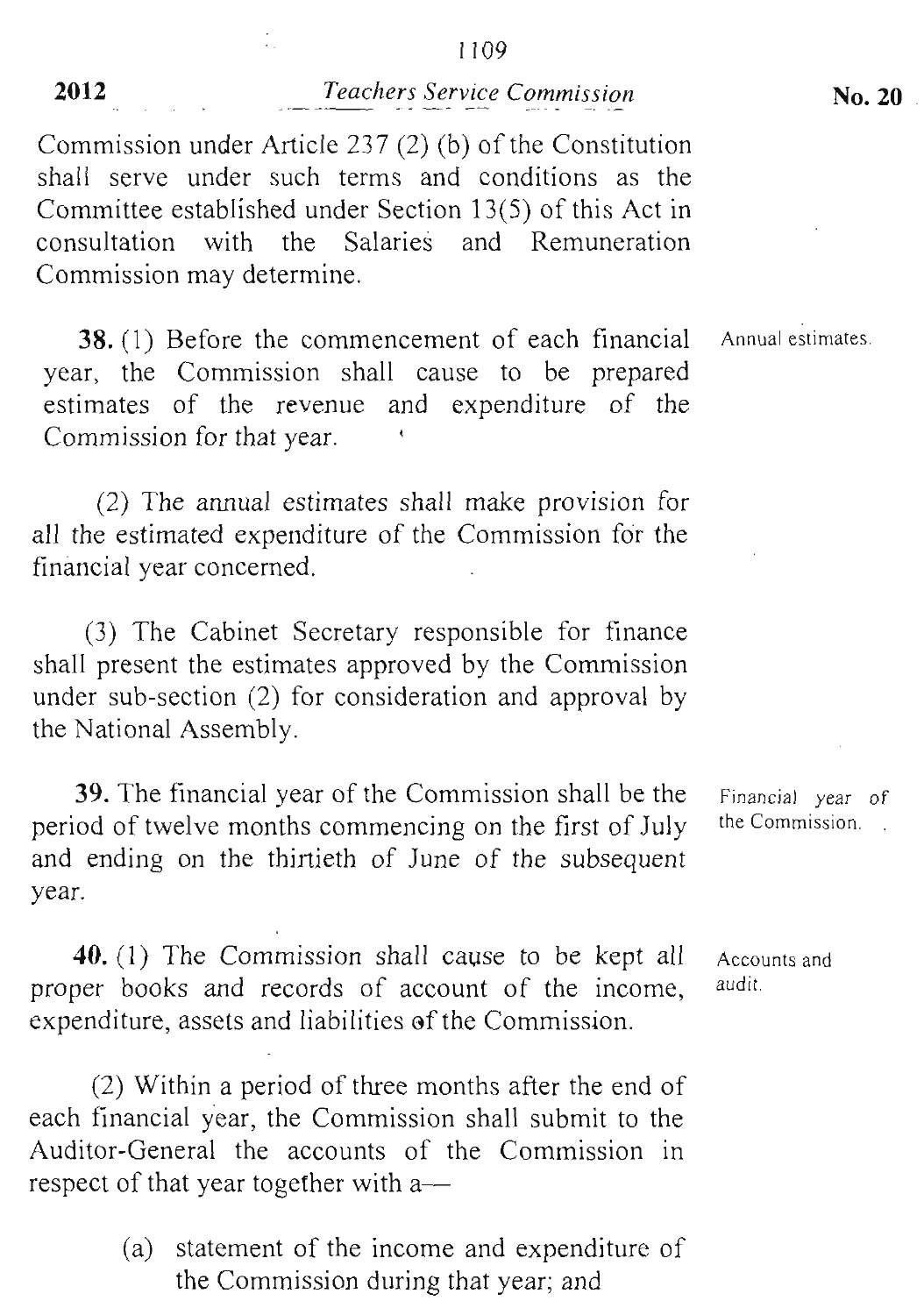| No. 20          | <i>Teachers Service Commission</i>                                                                                                                                                                            | 2012 |
|-----------------|---------------------------------------------------------------------------------------------------------------------------------------------------------------------------------------------------------------|------|
|                 | statement of the assets and liabilities of the<br>(b)<br>Commission on the last day of that financial<br>year.                                                                                                |      |
| No. 12 of 2003. | (3) The annual accounts of the Commission shall be<br>prepared, audited and reported upon in accordance with<br>the provisions of Articles 226 and 229 of the Constitution<br>and the Public Audit Act, 2003. |      |
|                 | <b>PART V — MISCELLANEOUS PROVISIONS</b>                                                                                                                                                                      |      |

Annual report.

41. (1) The report of the Commission under Article 254 of the Constitution, shall, in respect of the year to which it relates—

- (a) the financial statements of the Commission;
- (b) a description of the activities of the Commission; and
- (c) any other information relating to its functions that, the Commission may consider necessary.

(2) The Commission shall cause the annual report to be published in the Gazette and publicised and such other manner as the Commission may determine.

42. (1) The Commission shall publish and publicise any important information within its mandate affecting the nation.

(2) A person may request for information in the public interest.

(3) A request for information under subsection (2)—

Management of information.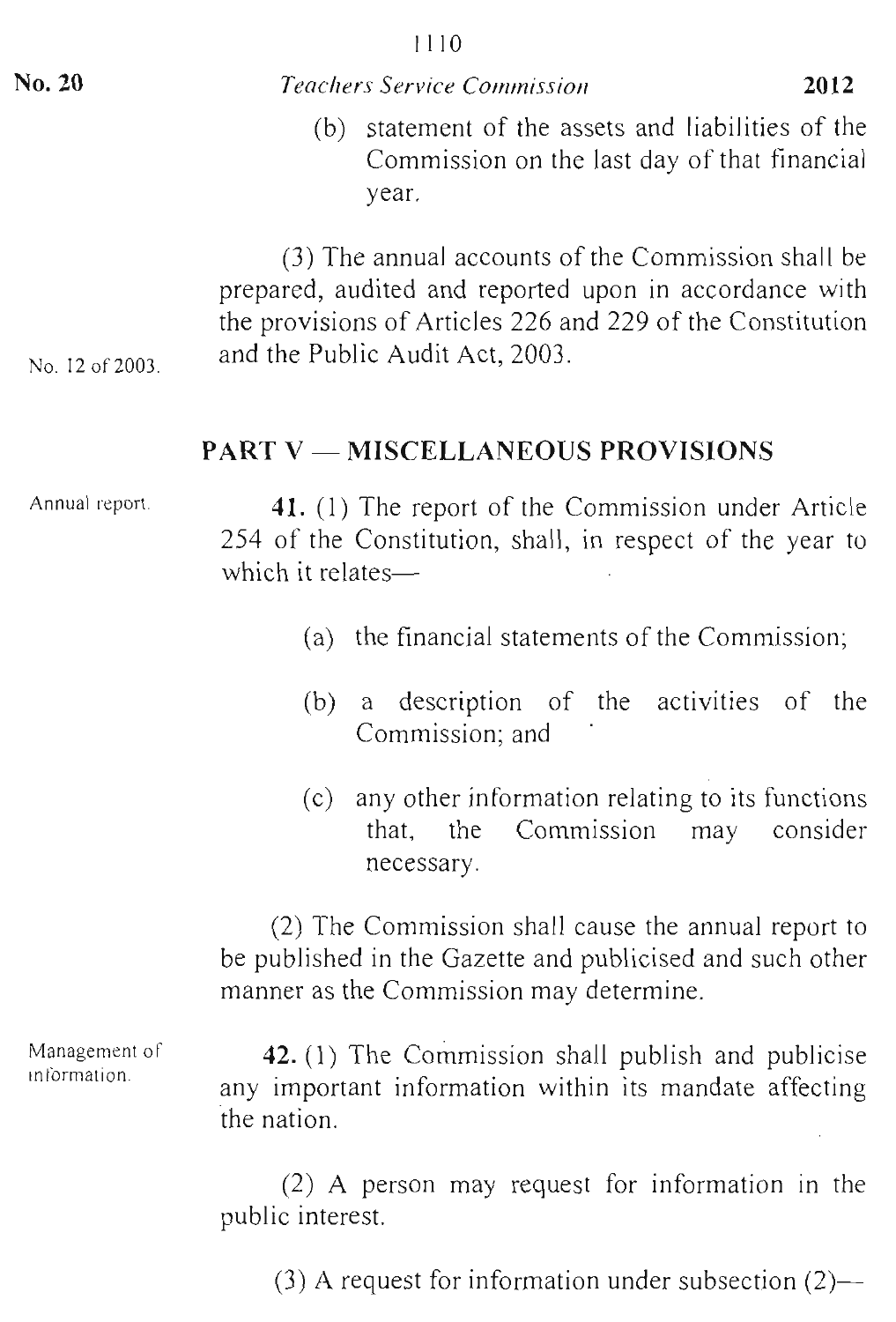- **2012**
- (a) shall be addressed to the Secretary or such other person as the Commission may for that purpose designate;
- (b) may be subject to the payment of a reasonable fee in instances where the Commission incurs an expense. in providing the information; and
- (c) may be subject to confidentiality requirements of the Commission.

4) Subject to the provisions of Article 35 of the itution and the law relating to freedom of nation and data protection, the Commission may e to give information to an applicant where —

- (a) the request is unreasonable in the circumstances;
- (b) the information requested is at a deliberative stage by the Commission;
- (c) the applicant fails to pay the prescribed fee; or
- (d) the applicant fails to satisfy any confidentiality requirements imposed by the Commission.

:5) The right of access to. information under Article the Constitution shall be limited to the nature and specified under this section.

5) Every member and staff of the Commission ign a confidentiality agreement.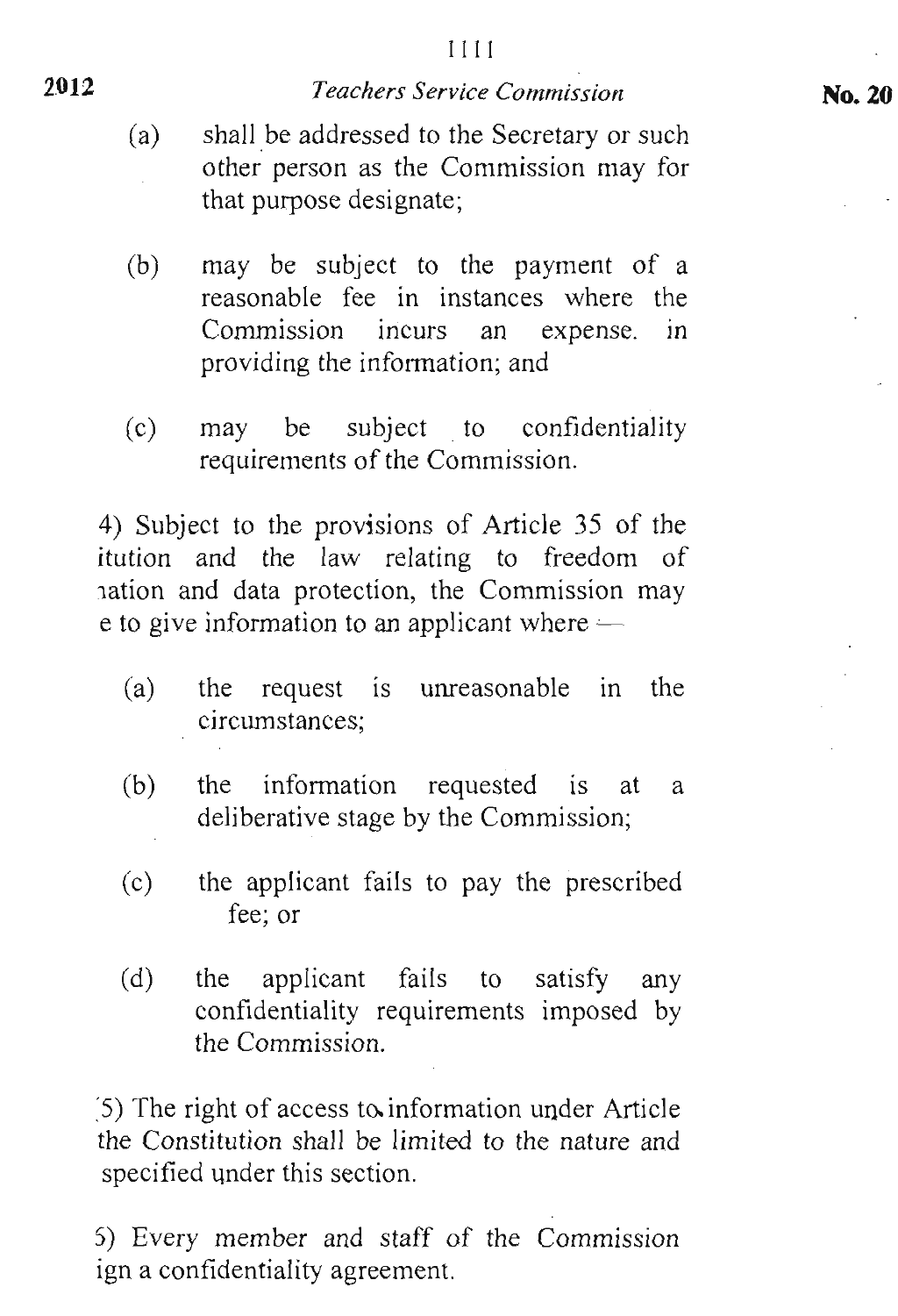No. 20

### *Teachers Service Commission* <sup>2012</sup>

43. The Commission shall, in such manner as it considers appropriate, publish a notice for public information specifying—

- (a) the location of all its offices; and
- (b) its address or addresses, telephone numbers and other means of communication or contact with the Commission.

# Offences.  $44. (1)$  A person who —

- (a) procures or attempts to procure the entry of any name on the register by willfully making or producing or causing to be made or produced, either orally or in writing, any declaration, certificate or representation which the person knows. to be false or fraudulent; or
- (b) falsely or fraudulently holds himself or herself out to be a registered teacher,

commits an offence and is liable on conviction to a fine not exceeding one hundred thousand shillings or to imprisonment for a term not exceeding twelve months, or to both.

- (2) A person shall not—
	- (a) without reasonable justification or other lawful excuse, obstruct or hinder, or threaten a member or staff or agent of the Commission in the course of duty under this Act;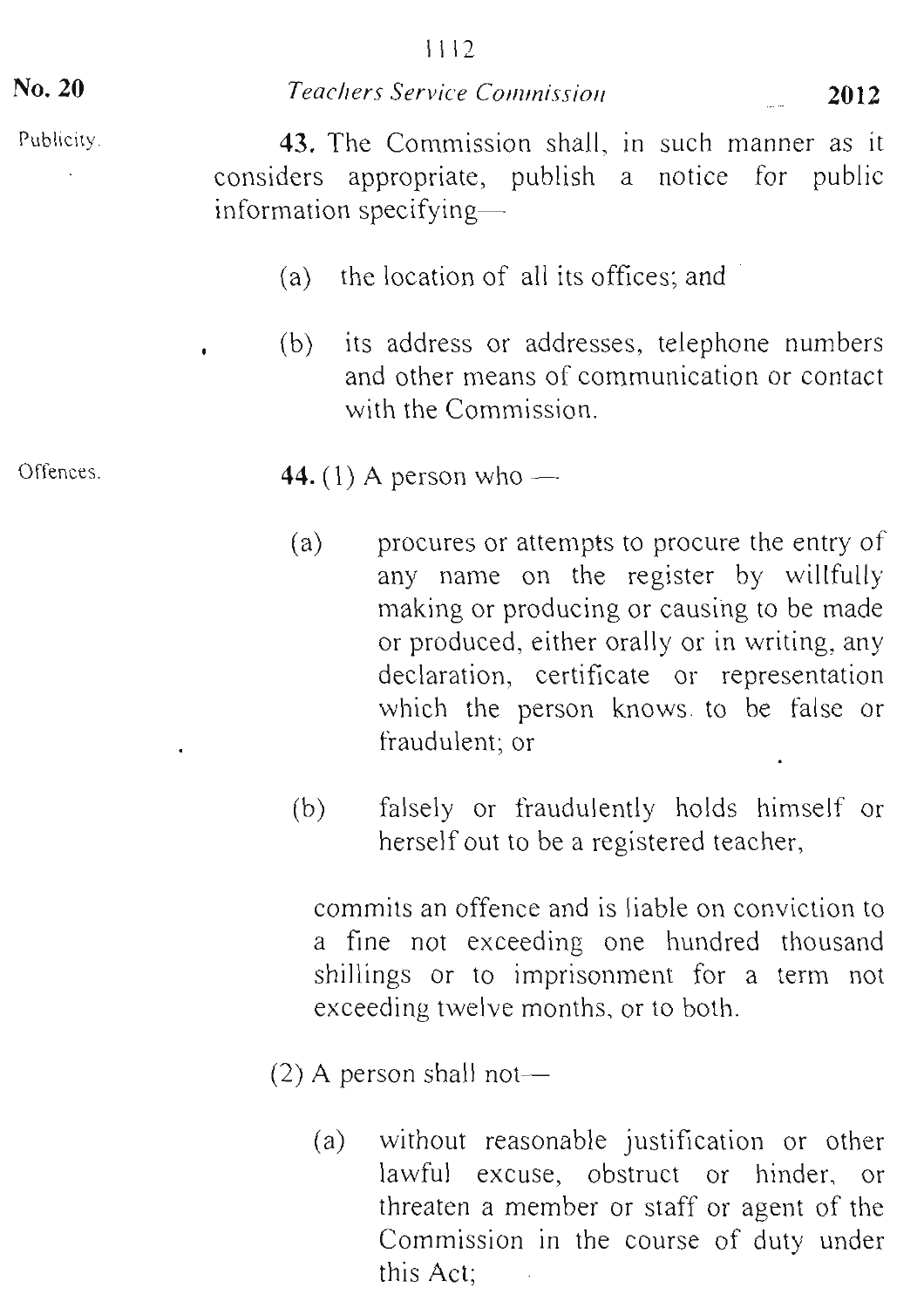(c) make false misrepresentation to or knowingly mislead a member or staff of the Commission acting under this Act.

(3) A person who contravenes subsection (2) commits an offence and is liable on conviction to a fine not exceeding one hundred thousand shillings or to imprisonment for a term not exceeding one year or to both.

45. Any person convicted of an offence under this Act for which no penalty is provided shall be liable to a fine of not less than one hundred thousand shillings or to imprisonment for a term not exceeding two years or to both.

46. A person who is aggrieved by a decision of the Commission under this Act may apply to the Commission for review of that decision.

47. (1) The commission may make regulations generally for the better carrying out of its functions and the exercise of its powers under the Constitution and the provisions of this Act and, without prejudice to the generality of the foregoing, may make regulations to provide for—

- (a) the appointment, discipline and removal of staff of the Commission;
- (b) the form and method of keeping the register and records under this Act;
- (c) the conditions of admission to and removal from the register and of the issuance of

General penalty.

Review.

Regulations.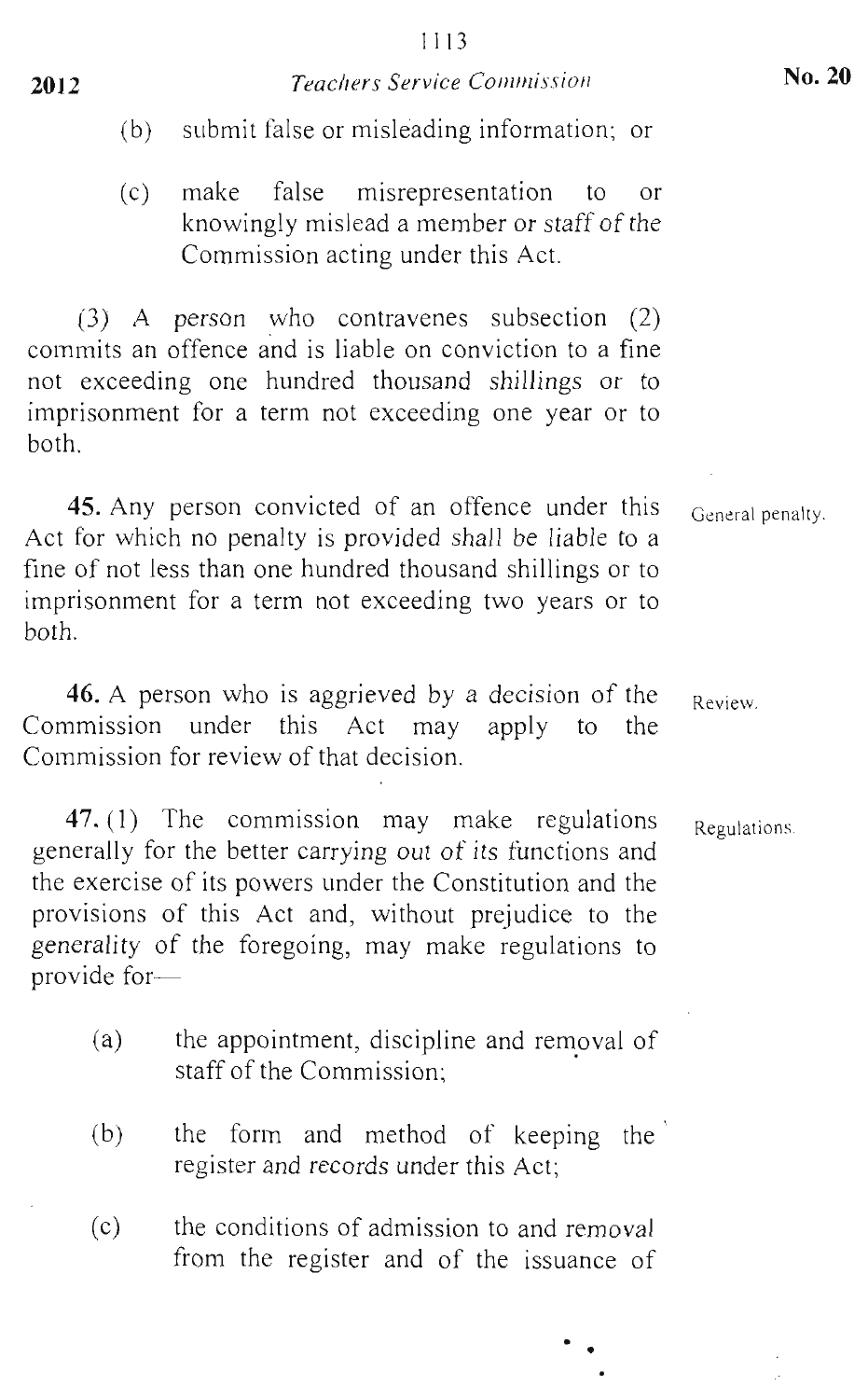#### **1114**

#### *Teachers Service Commission* **<sup>2012</sup>**

registration and teaching certificates;

- (d) management and administration of the function of discipline of those in the teaching service;
- (e) the manner of compliance with prescribed teaching standards;
- $(f)$ guidelines on the qualifications of persons entering the teaching service;
- (g) administration of career progression and professional development programmes for registered teachers;
- (h) the standards and conditions of professional practice of persons registered under this Act;
- the fees payable in respect of registration and any other matter under this Act; (i)
- (j) the disposal of fees collected, the authorization of such disbursement as may be necessary, and the management of any funds within the control of the Commission;
- (k) operations and procedures of a committee; and
- (1) any other matter incidental or ancillary to the discharge of its functions and to the exercise of its powers under this Act.
	- (2) The Commission —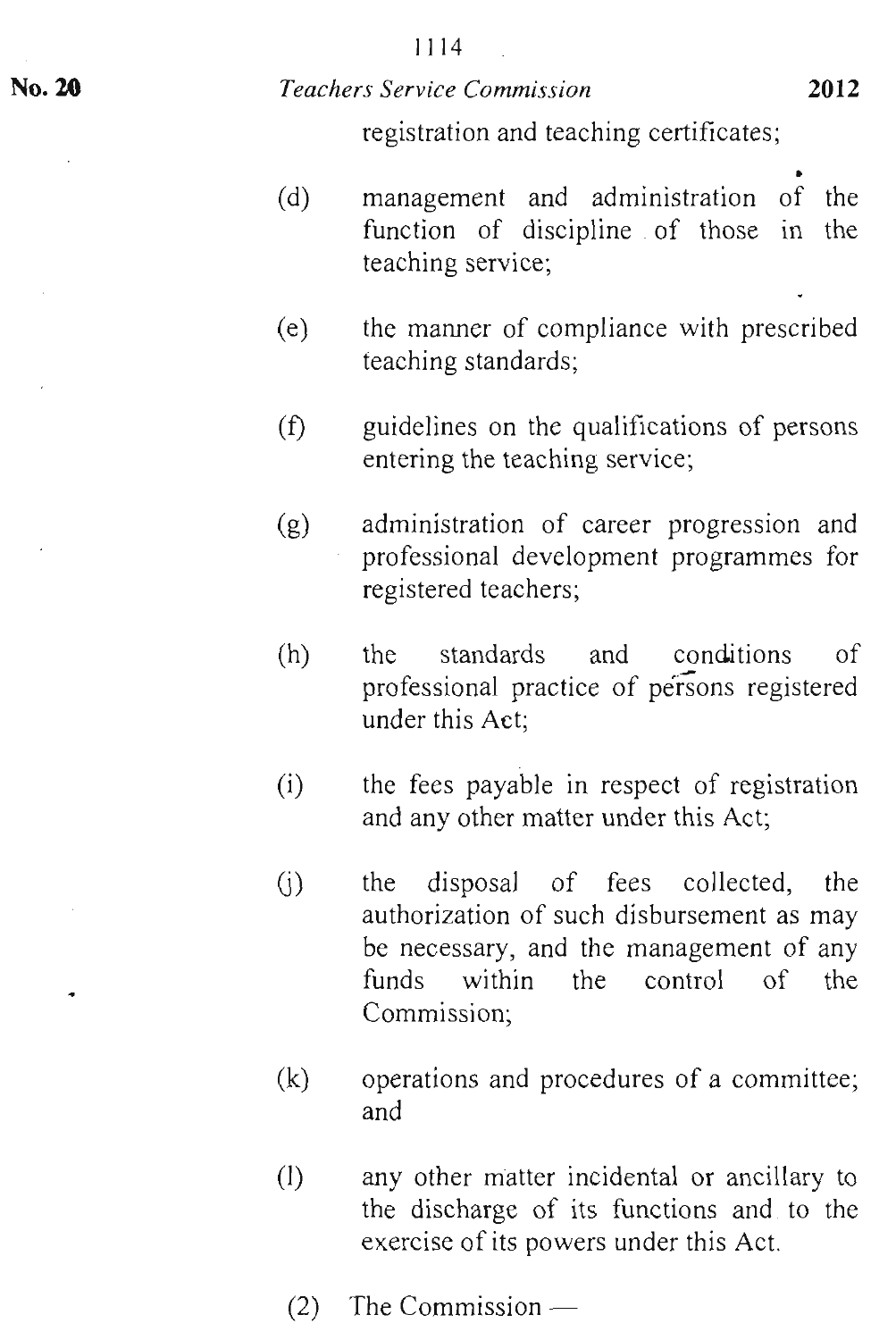- (a) shall compile and publish a code of regulations which shall apply to all registered teachers; and
- (b) may from time to time modify or amend the code of regulations in such manner as it thinks fit.

(3) Nothing in this Act or any regulation or rules made pursuant to this section shall supersede, lessen or in any way interfere with the powers vested in the Commission under the Constitution.

48. The Commission shall develop a code of conduct for its members and staff and registered teachers.

49. The Teachers Service Commission Act is repealed.

50. (1) Notwithstanding section 49, a person who immediately before the commencement of this Act, was a staff of the Teachers Service Commission under the repealed Act, shall continue to hold or act in that office as if appointed to that position under this Act.

(2) Every contract entered into before the commencement of this Act shall continue to be in force to the extent that the terms and conditions of the contract ate not inconsistent with the provisions of this Act.

(3) All proceedings and decisions subsisting before the commencement of this Act by virtue of the repealed Act, shall after the commencement of this Act be deemed as subsisting under this Act.

(4) All property which immediately before the

Code of condui

Repeal of Cap.  $212$ 

Saving and saving and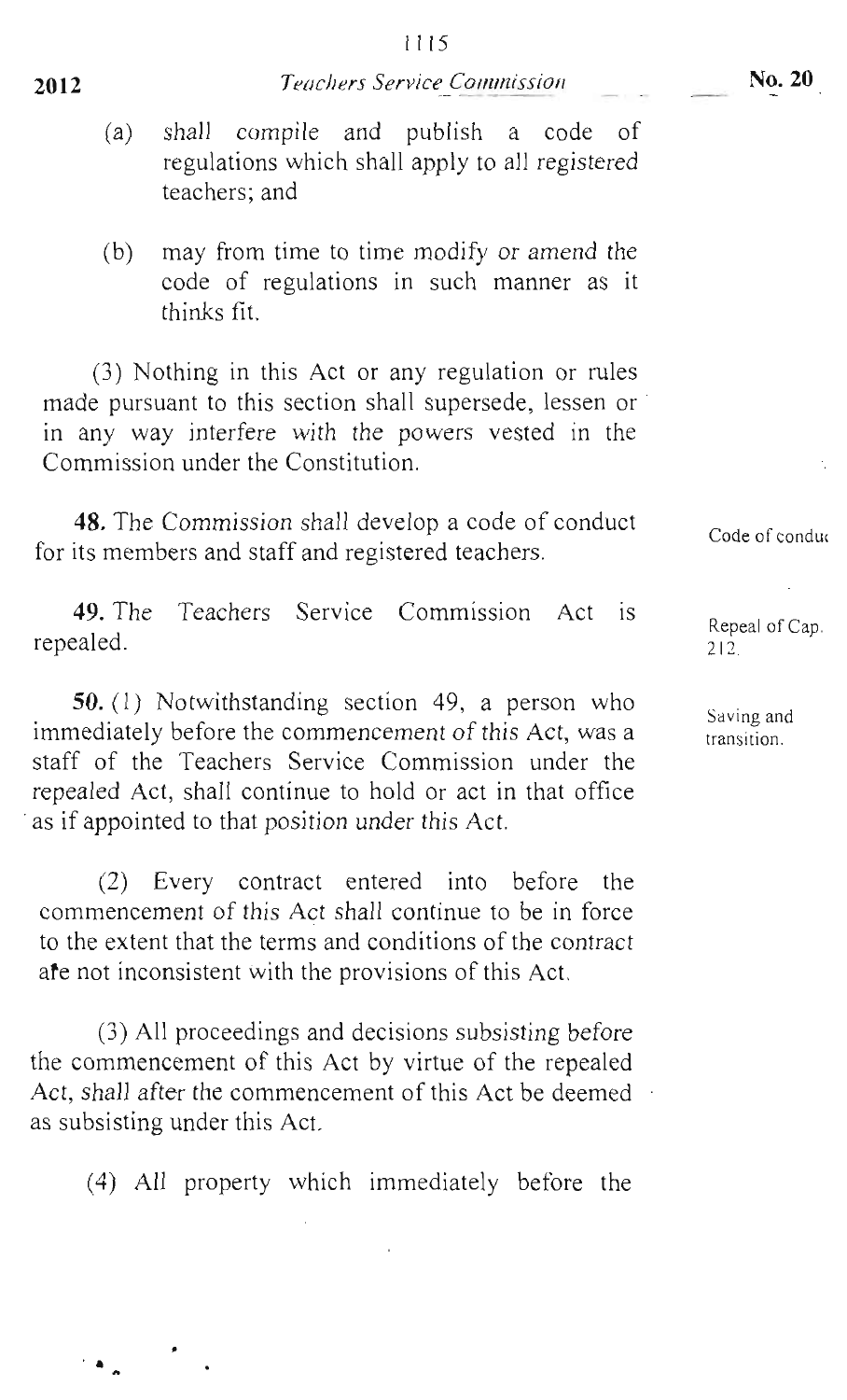commencement of this Act was vested in the Teachers Service Commission shall, at the commencement of this Act, vest in the Commission subject to all interest, liabilities, charges, obligations and trusts affecting such property.

(5) All matters relating to pensions, gratuities and retirement benefits of teachers in the employment of the Commission shall be governed by the law relating to pensions.

# FIRST SCHEDULE (s. 9)

# OATH/AFFIRMATION OF THE OFFICE OF CHAIRPERSON/ MEMBER/SECRETARY

<sup>I</sup>having been appointed (the chairperson/member of /Secretary to) the Teachers Service Commission under the Teachers Service Commission Act, 2012, do swear/ solemnly affirm that I will at all times obey, respect and uphold the Constitution of Kenya and all other laws of the Republic; that I will faithfully and fully, impartially and to the best of my knowledge and ability, discharge the trust, perform the functions and exercise the powers devolving upon me by virtue of this appointment without fear, favour, bias, affection, or prejudice. (SO HELP ME GOD).

Sworn/Declared by the said

Before me this day of

Chief Justice.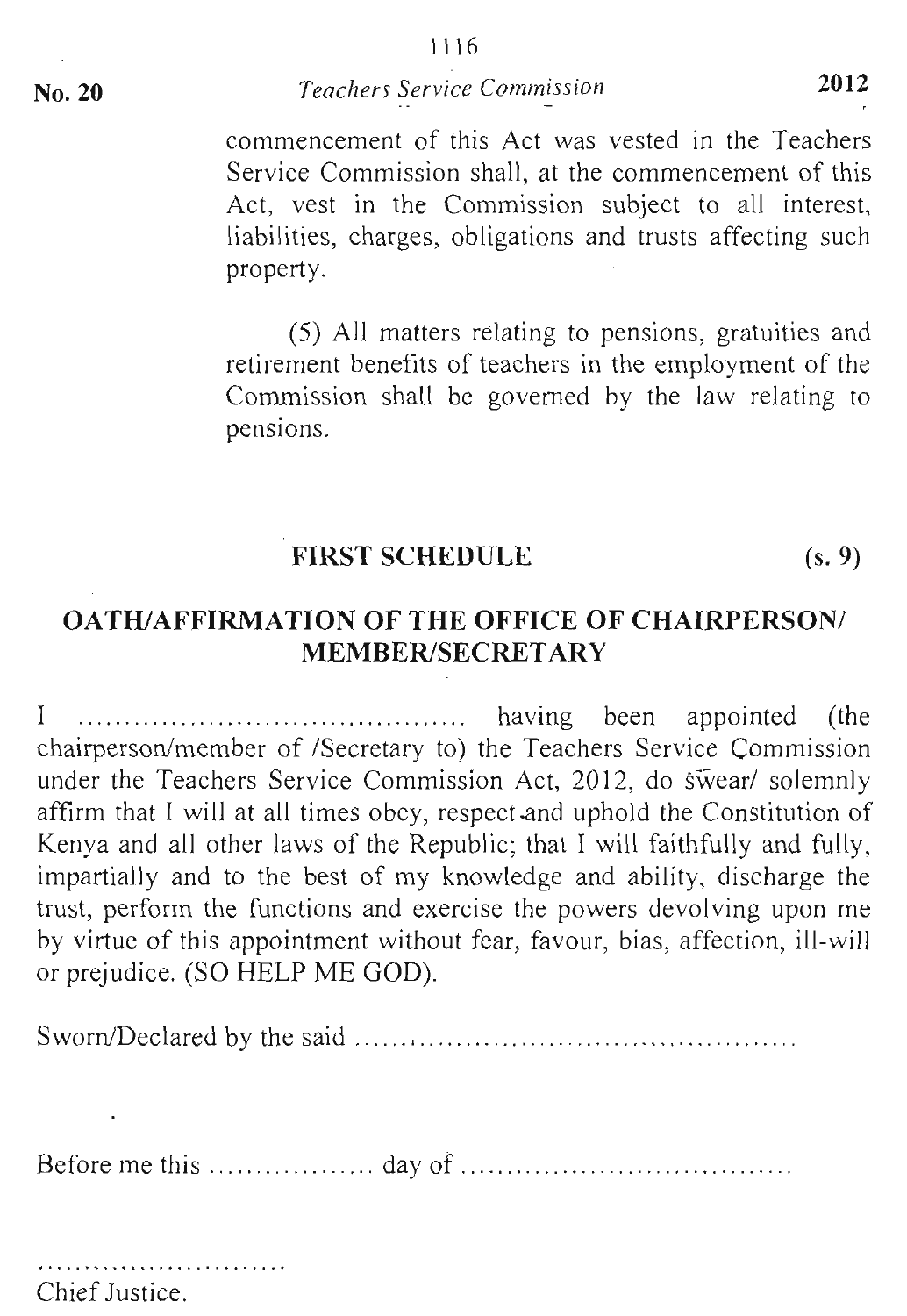# **SECOND SCHEDULE (s. 15)**

# **PROVISIONS RELATING TO THE CONDUCT OF BUSINESS AND AFFAIRS OF THE COMMISSION**

**1.** (1) The Commission shall have at least six meetings in every financial year and not more than four months shall lapse between one meeting and the next meeting.

(2) The chairperson may at any time convene a special meeting of the Commission, and shall do so within one month of the receipt by the chairperson of a written request signed by at least two other members.

(3) Unless three quarters of the members otherwise agree, at least seven days' notice of a meeting shall be given to every member.

(4) The chairperson shall preside over all meetings and in the absence of the Chairperson, by the vicechairperson and in their absence, by a person elected by the Commission at the meeting for that purpose.

**2.** The quorum of a meeting of the Commission shall be one half of members.

**3.** A decision of the Commission shall be by a majority of the members present and voting and in the case of an equality of votes the person presiding at the meeting shall have a second or casting vote.

**4.** Minutes of. all meetings shall be kept and entered in records kept for that purpose.

Meetings.

Quorum.

Voting.

Minutes.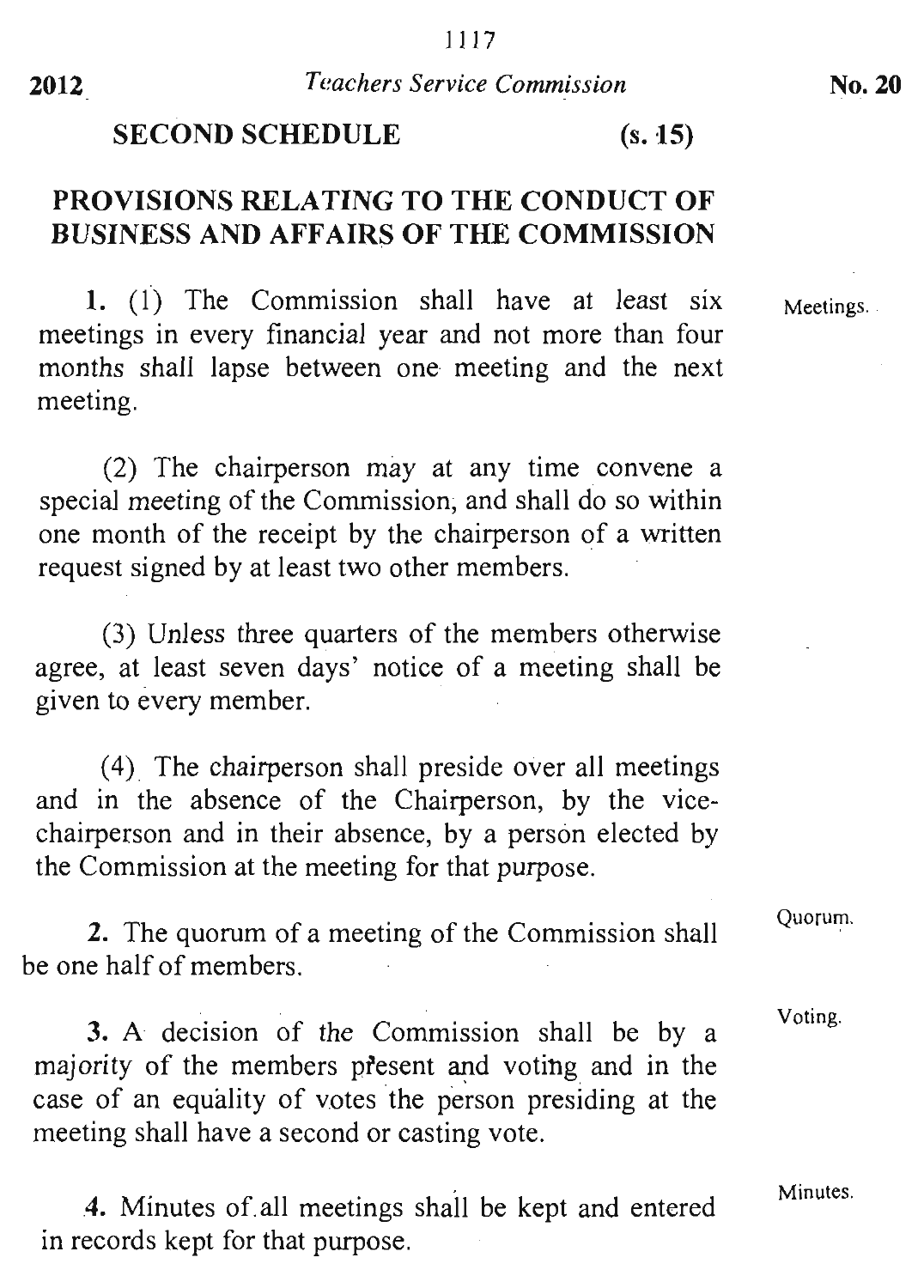Conflict of

### No. 20 *Teachers Service Commission* 2012

Conflict of  $\begin{bmatrix} 5 \\ 1 \end{bmatrix}$  If any person is present at a meeting of the Commission or any committee at which any matter is the subject of consideration and in which matter that person or that person's spouse is directly or indirectly interested in a private capacity, that person shall as soon as is practicable after the commencement of the meeting, declare such interest and shall not, unless the Commission or committee otherwise directs, take part in any consideration or discussion of, or vote on any question touching such matter.

> (2) A disclosure of interest made under subsection (1) shall be recorded in the minutes of the meeting at which it is made.

> (3) A person who contravenes subsection (1) commits an offence and upon conviction shall be liable to a fine not exceeding five hundred thousand shillings or to imprisonment for a term not exceeding seven years or to both such fine and imprisonment.

> (4) No member or staff of the Commission shall transact any business or trade with the Commission.

#### THIRD SCHEDULE (s. 34)

# DISCIPLINARY OFFENCES

(a) Immoral behavior, including but not restricted to —

(i) sexual intercourse ;

(ii) sodomy;